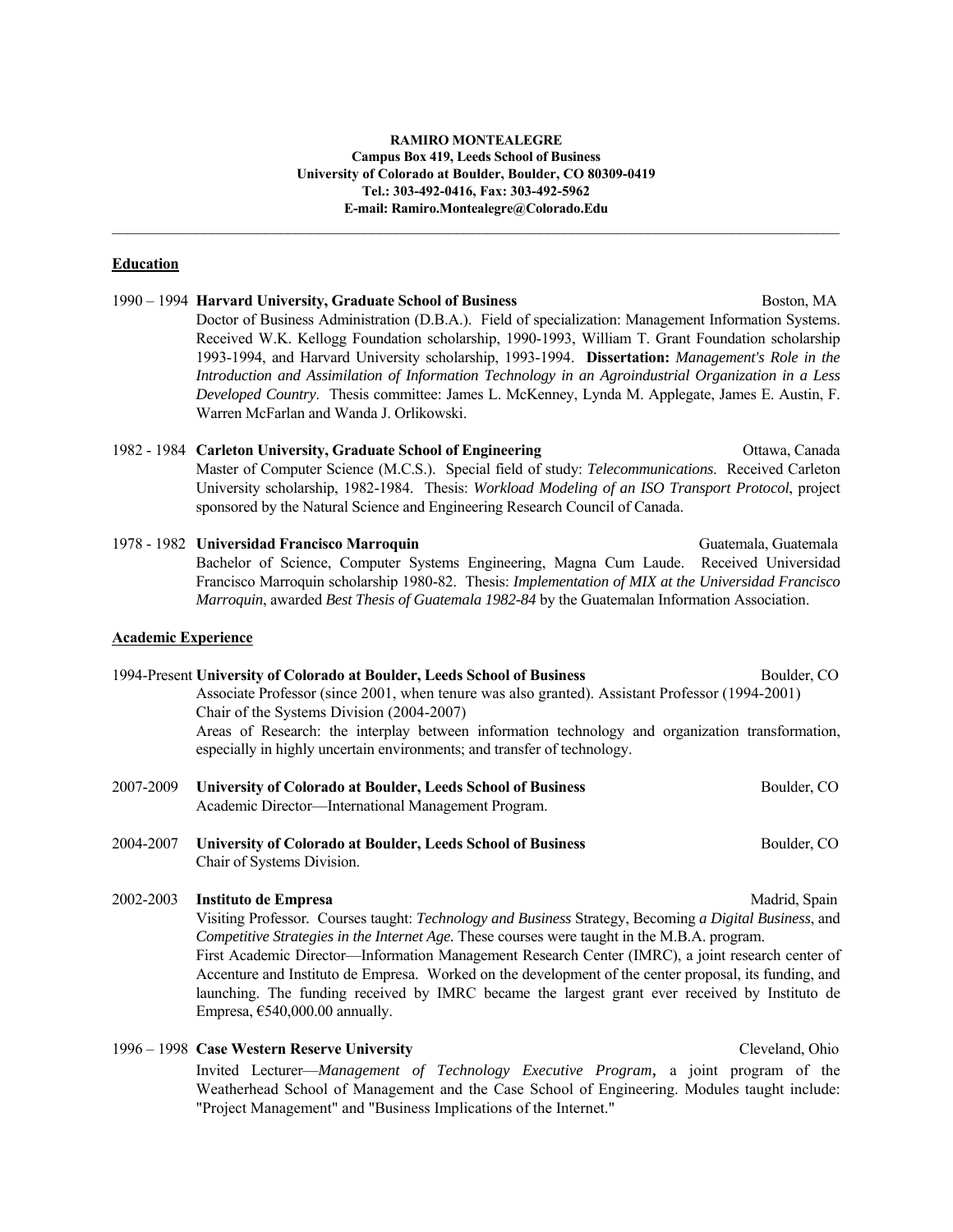1995-1996 Visiting Professor—*Executive Information Systems Program.* Executive courses taught include: *The* 

*Revolution in Information Technology*, and *Competing with Information Technology*.

# 1990 - 1994 **Harvard University, Graduate School of Business** Boston, MA Research Associate—*Information, Organization and Control*. Worked with four professors developing

new case material in *Business Process Redesign* (Frito Lay, with Lynda Applegate and Richard Nolan), *Information Services Outsourcing* (Eastman Kodak, with Lynda M. Applegate), and *Information Technology and Organization Change in Less-Developed Countries* (Azucar, S.A., with Lynda M. Applegate, James E. Austin and James L. McKenney).

### 1986 -1990 **Institute of Nutrition of Central America and Panama** El Salvador/Guatemala/Costa Rica (A research center of the World Health Organization) Information Systems Researcher in the *Technical Cooperation for Food Aid Programs in Central America* Project. A \$6,000,000 project sponsored by the World Health Organization and the U.S. Agency for International Development, to seek managerial practices to improve the impact of programs of this nature. Member of an interdisciplinary work-team of eight researchers.

1984 - 1986 **Universidad Francisco Marroquin** Guatemala, Guatemala Lecturer—Worked with group of four professors developing and teaching graduate and undergraduate courses in computer engineering. Courses taught include: *Telecommunications*, *Information Systems Design*, *Introduction to Computers*, *Operating Systems*, and *Office Automation*.

# 1982 - 1984 Carleton University, Graduate School of Engineering **Canada** Ottawa, Canada

 Research Assistant—Research focus: *Efficiency models for the development of computer communication protocols*, under the supervision of C. Murray Woodside.

 Teaching Assistant—Worked with three professors and graduate students as tutor and study group leader for required master courses in computer engineering. Courses assisted include: *Real Time Computing Systems*, *Computer Methods in Engineering*, and *Dynamics of Linear Systems*.

# 1979 - 1982 **Universidad Francisco Marroquin** Guatemala, Guatemala Teaching Assistant. Worked with undergraduate students as tutor of the following courses: *Data Base Design I* and *II*, *Computer Architecture*,and *Data Structure*.

### **Management Information Systems Experience**

# 1987 - 1990 **MINISTRY OF THE INTERIOR** El Salvador

 Project leader on the development of the information system at the Community Development Division. This effort included the identification of information requirements of more than 2,000 information users, the design of the information systems, coordination of the implementation of a micro computer distributed system, and user training. Awarded an "Honorary" Diploma for role as technical leader by the Minister of the Interior.

# 1987 - 1989 **NATIONAL RECONSTRUCTION COMMITTEE** Guatemala

 Project Leader on the development of the information system at the National Reconstruction Committee in Guatemala. This effort included the identification of information requirements of more than 500 information users, the design of the information systems, coordination of the implementation of a minicomputer based system (IBM S/36), and user training.

### 1987 - 1989 **MINISTRY OF EDUCATION** Costa Rica

 Consultant in the development of the information system at the School Feeding Division. This included training information system users and professionals for the analysis and design of their own information system, revising information systems specifications, designs, and implementation plans.

Summers **Instituto de Centro America de Administracion de Empresas (INCAE)** Alajuela, Costa Rica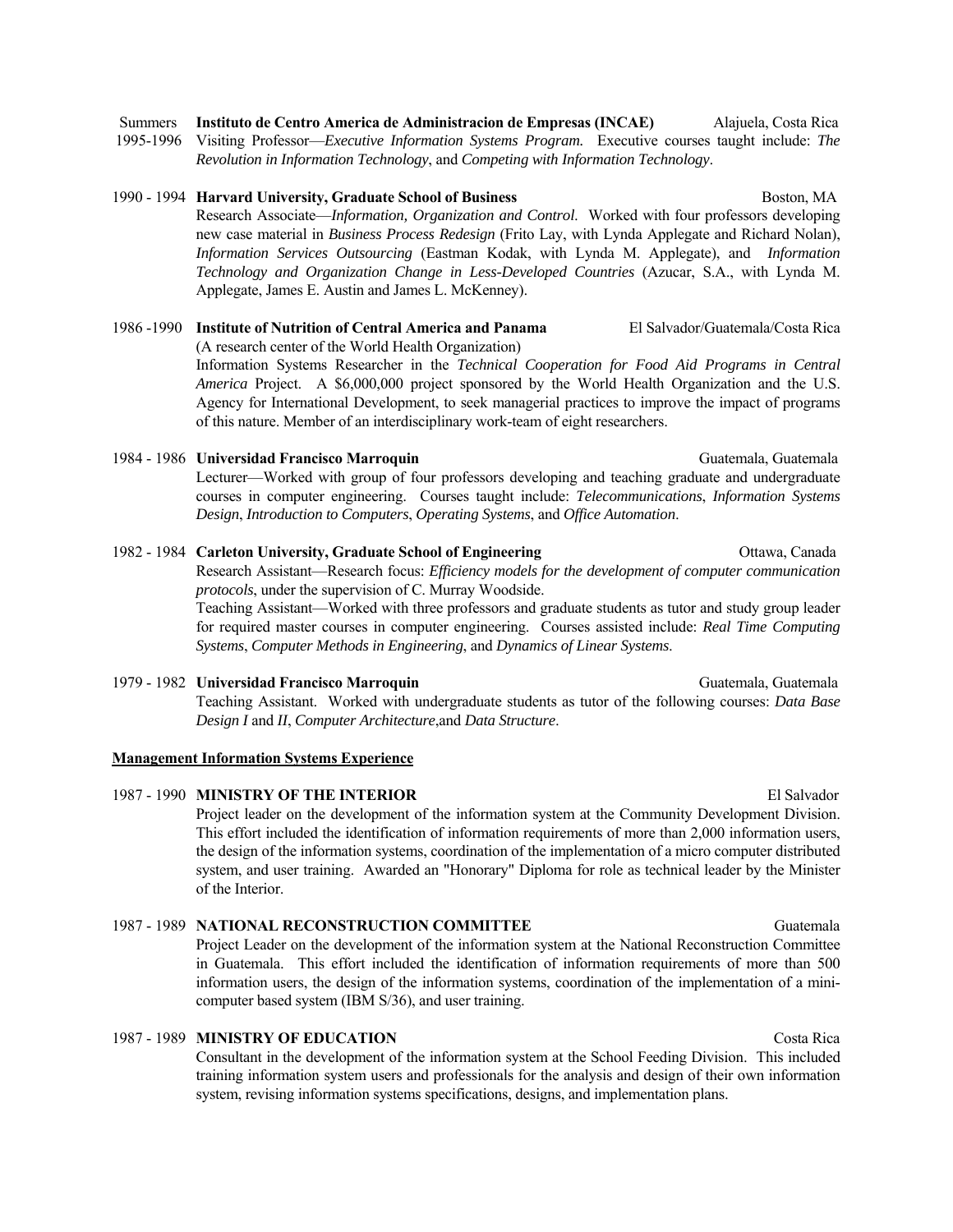# 1984 - 1986 **GUATEMALAN MINISTRY OF FINANCE** Guatemala

 Information System Consultant on the "Guatemalan Tax Administration Project (RTU/CC). Worked with a group of six consultants of the Inter American Development Bank (IADB) in the analysis and implementation of the Guatemalan Tax Information System.

# 1984 - 1986 **GUATEMALA DEPARTMENT OF DEFENSE** Guatemala Telecommunication System Consultant. Responsibilities included training information technology professionals within the Department of Defense, organizing the analysis and design processes, assistance in the telecommunication hardware and software acquisition, and technical support.

- 1984 1985 **PEAT, MARWICK, MITCHELL & CO.** Guatemala Information System Consultant on the "Guatemalan Model of Index Prices for the Consumer 1984-85." Responsibilities included analysis, design, and implementation of the project's information systems.
- 1984 1985 **General Director of the Guatemalan Computer and Information Conference**. A yearly technical conference and trade show organized by the Management and the Information Technology associations of Guatemala. This included the coordination of 120 exhibitors, 36 technical meetings, and 5,000 assistants.
- 1981 1983 **Founder and Director of the Information Systems Newspaper** *On-Line*. Guatemala  *On-Line* received an *Outstanding Achievement* Award from the Special Interest Group on University Computer Centers (SIGUCC) of the Association of Computering Machinery (ACM), 1982.

## **Publications: Refereed Journals**

- Montealegre, R. Iyengar, K., and Sweeney, J. "Understanding Ambidexterity: Managing Contradictory Tensions between Exploration and Exploitation in the Evolution of Digital Infrastructure," *Journal of the Association for Information Systems (JAIS)*, Vol. 20, No. 5, 2019, pp. 647-680.
- Niederman, F. and Montealegre, R. "Cultivating Universalistic and Situated Perspectives in the Age of Ubiquitous Computing: Implications for Global Information Systems Research*.*" Revista Electronica de Sistemas de Informacion, Vol. 17, No. 1, 2018.
- Montealegre, R. and Cascio, F.W. "Technology-Driven Changes in Work and Employment," *Communications of the ACM,* Vol 60, No. 12, December, 2017, pp. 60-67.

 Reprinted as: Montealegre, R. and Cascio, F.W. "Immersed in Change," *HR Echo,* December 2018. https://www.fahr.gov.ae/Portal/assets/download/b85ec48b/hr-eco-9-eng-ar.aspx

 Reprinted as: Montealegre, R. and Cascio, F.W. "Immersed in Change," *IE Insights,* April 2018. https://www.ie.edu/corporate-relations/insights/immersed-in-change/

- Cascio, F.W. and Montealegre, R. "How Technology is Changing Work and Organizations," *Annual Review of Organizational Psychology and Organizational Behavior,* Vol. 3, No. 6 April 2016, pp. 349-375.
- Iyengar, K., Sweeney, J., and Montealegre, R. "Information Technology Use as a Learning Mechanism: The Impact of IT Use on Knowledge Transfer Effectiveness, Absorptive Capacity, and Franchisee Performance," *MIS Quarterly,* Vol. 39, No. 3, 2015, pp. 615-641.
- Montealegre, R., Hovorka, D., and Germonprez, M. "A Coevolutionary View of Information Services Development: Lessons from the U.S. National Oceanic and Atmospheric Administration," *Journal of the Association for Information Systems (JAIS),* Vol.15, No. 9, 2014, pp. 577-613.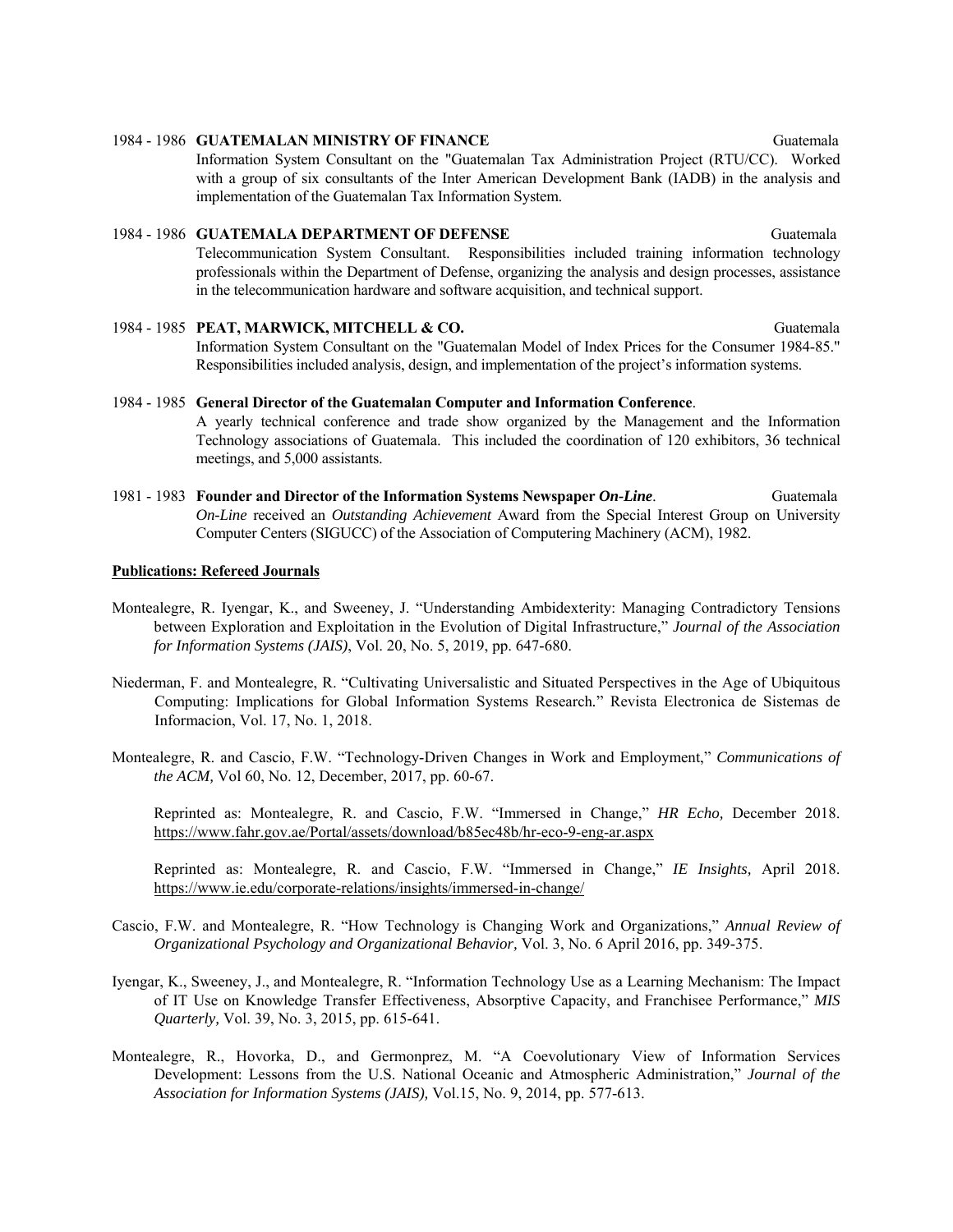- Montealegre, R. "A Process Model of Government Intervention and Capability Development: Lessons from the Technology Cluster Formation in Hyderabad, India," *Journal of Global Information Technology Management,* Vol. 15, No 1, 2012, pp. 25-52.
- Chun, M.W.S. and Montealegre, R. "The Problems of Embedded Information Systems and Embedded Knowledge: Implications for Systems Integration and Knowledge Management," *Journal of Information Technology Management*, Vol. 12, No. 2, 2007, pp. 38-64.
- Chun, M., Montealegre, R., & Griffy-Brown, C., "Leveraging the Sales Force with Portal Technology at The American Subsidiary of A Japanese Motor Company." *Communications of the Association of Information Systems Journal*, 20(26), 2007, 393-408.
- Montealegre, R. "Learning from the Implementation of the Internet Strategy at the Guayaquil Stock Exchange," *Thunderbird International Business Review*, Vol. 46, No. 3, 2004.
- Mähring, M., Holmström, J, Keil, M., and Montealegre, R. "Trojan Actor-Networks and Swift Translation: Bringing Actor-Network Theory to IT Project Escalation Studies," *Information Technology and People*, Vol. 17, No. 2, 2004, pp. 210-238.
- Tan, B.C.Y., Smith, J., Keil, M., and Montealegre, R. "Reporting Bad News about Software Projects: Impact of Organizational Climate and Information Asymmetry in an Individualistic and a Collectivistic Culture," *IEEE Transactions on Engineering Management*, Vol. 50, No. 1, February 2003, pp. 64-77. Voted Honorable Mention for the Best Paper of 2003 in the journal poll of the department editors.
- Montealegre, R. "A Process Model of Capability Development: Lessons from the E-Commerce Strategy at Bolsa de Valores de Guayaquil," *Organization Science*, Vol. 13, No. 5, 2002, pp. 514-531.
- Montealegre, R. "Four Vision of E-Commerce in Latin America in the Year 2010," *Thunderbird International Management Review,* Vol. 43, No. 6, November-December 2001, pp. 717-735.
- Montealegre, R. "Escenarios Potenciales del Comercio Electronico en Iberoamerica" (Potential Scenarios of E-Business in Ibero-America), *Economia Industrial* (An academic journal published by the Ministry of Science and Technology of Spain), No. 340, 2001, pp. 139-148.
- Montealegre, R. and Keil, M. "De-escalating Information Technology Projects: Lessons from the Denver International Airport," *MIS Quarterly*, Vol. 24, No. 3, September 2000, pp. 417-447.
- Montealegre, R. "Extending Chakravarthy's Strategy Framework to Cope with Constrained and Unstable Environments: Imitative Catching-Up at *Patagon.com*," *IEEE Transactions on Systems, Man, and Cybernetics*, Part A, Vol. 30, No. 4, July 2000, pp. 472-489.
- Keil, M. and Montealegre, R. "Cutting your Losses: How Executives can Extricate Their Organizations When Big Projects Go Awry," *Sloan Management Review*, Vol. 41, No. 3, Spring 2000, pp. 55-68. Made the best seller list for *Sloan Management Review* reprints.

Reprinted in: *Harvard Business Manager*, June 2000, pp. 74-92.

- Montealegre, R. "A Temporal Model of Institutional Interventions for Information Technology Adoption in Less-Developed Countries," *Journal of Management Information Systems*, Vol. 16, No. 1, 1999, pp. 207-232.
- Montealegre, R. "A Case for More Case Study Research in the Implementation of Information Technology in Less-Developed Countries," *Information Technology for Development*, Vol. 8, No. 4, 1999, pp. 199-207.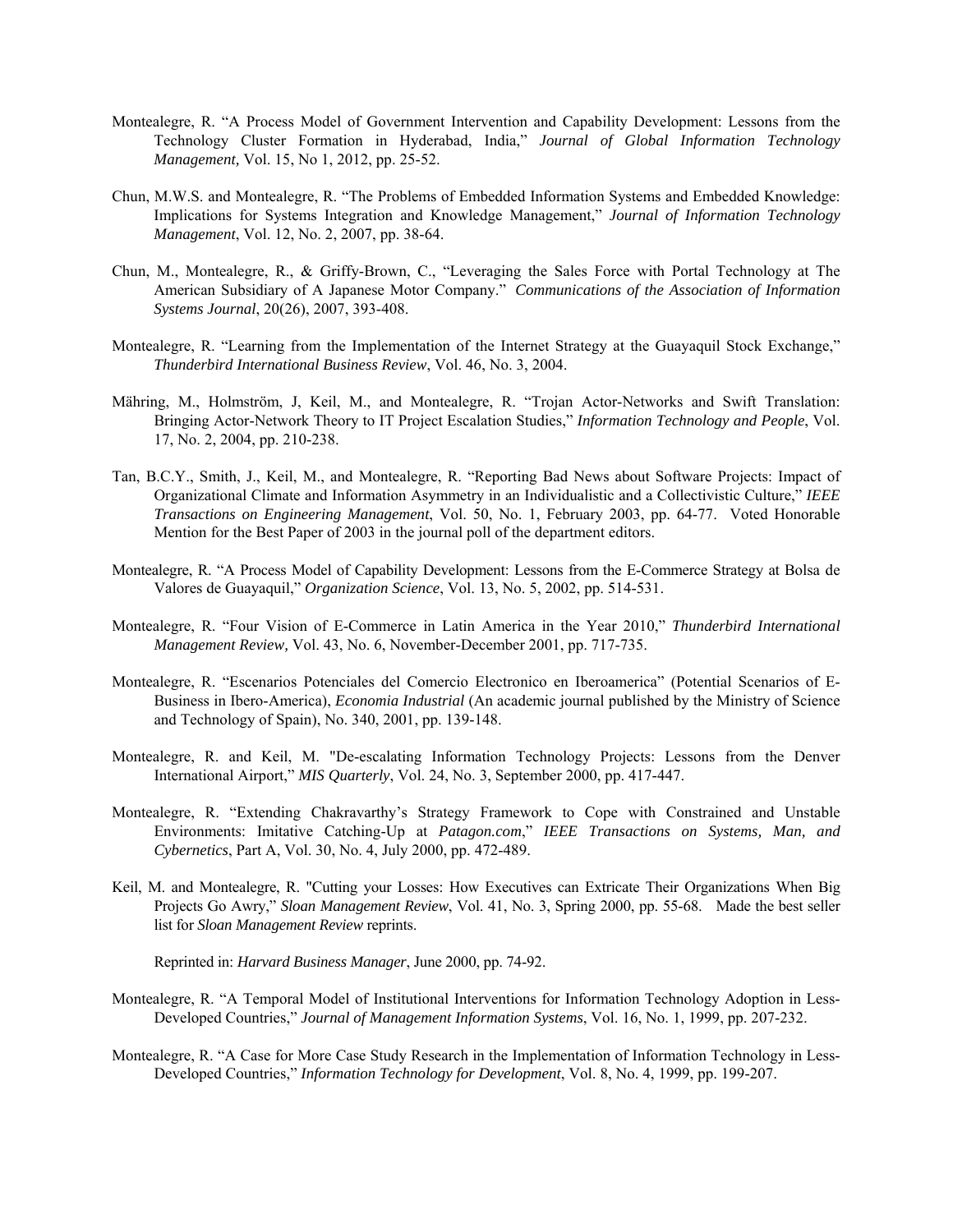Montealegre, R. "Managing Information Technology in Modernizing "Against the Odds": Lessons from an Organization in a Less-Developed Country," *Information & Management,* Vol. 34, No. 2, 1998, pp. 103-106.

Reprinted in: *International Sugar Review,* March 2003, pp. 112-127.

- Montealegre, R. "Waves of Change in Adopting the Internet: Lessons from Four Latin American Countries," *Information Technology & People*, Vol. 11, No. 3, 1998, pp. 235-260.
- Montealegre, R. "The Interplay of Information Technology & The Social Milieu," *Information Technology and People*, Vol. 10, No. 2, 1997, pp. 106-131. Selected by MCB University Press as the "Most Outstanding" paper published in *Information Technology & People* in 1977.
- Montealegre, R. "Implications of Electronic Commerce for Managers in Less-Developed Countries," *Information Technology for Development*, Vol. 7, No. 3, 1996, pp. 145-152.
- Montealegre, R. "Aprendizaje Organizacional y la Revolución Tecnológica: Retos para el Empresario Latinoamerica," (Organizational Learning and Technological Revolution: Challenges for Latin American Managers), *Revista INCAE* (the Latin American version of the Harvard Business Review*)*, Vol. 9, No. 2, 1996, pp. 6-15.
- Montealegre, R. "Information Systems Design for Development Projects in Central America," *Archivos Latinoamericanos de Nutricion*, Vol. 41, No. 2, June 1991, pp. 247-272.
- Woodside, C.M. and Montealegre, R. "The Effect of Buffering Strategies on Protocol Execution Performance," *IEEE Transactions on Communications*, Vol. 37, No. 6, June 1989, pp. 545-554.
- Montealegre, R., Fuentes, F., Mata, A., and Cuevas, R. "Investigacion de Operaciones en Programas de Alimentacion a Grupos: Tecnicas para la Identificacion y Analisis de Problemas en Gestion" (Operations Research in Group Food Aid Programs: Techniques for Managerial Problems Identification and Analysis), *Archivos Latinoamericanos de Nutricion*, Vol. 39, No. 3, September 1989, pp. 522-540.
- Woodside, C.M., Montealegre, R. and Buhr, R.J.A. "A Performance Model for Hardware/Software Issues in Computer-Aided Design of Protocol Systems," *ACM Computer Communication Review*, Vol. 14, No. 2, May 1984, pp. 132-139.

#### **Articles Submitted and Under Review: Refereed Journals**

- Iyengar, K., Sweeney, J., and Montealegre, R. "Pathways to performance: The interaction between KMS use behaviors and knowledge bases." Under review in *Journal of Strategic Management Systems (*JSIS).
- Montealegre, R. and Iyengar, K. "Managing the Evolution of Digital Business Platforms: A Continued Exercise in Balancing Renewal and Refinement!" Under review in *MISQ Executive*.
- Sweeney, J., Iyengar, K. and Montealegre, R. "The Story thus Far: A Literature Review of Knowledge Management System Use since the Turn of the Century." Under review in *European Journal of Information Systems*.

#### **Publications: Book**

Korpela, M., Montealegre, R., and Poulymenakou, A. (editors) *Organizational Information Systems in the Context of Globalization*, Kluger Academic Publishers, Boston, 2003.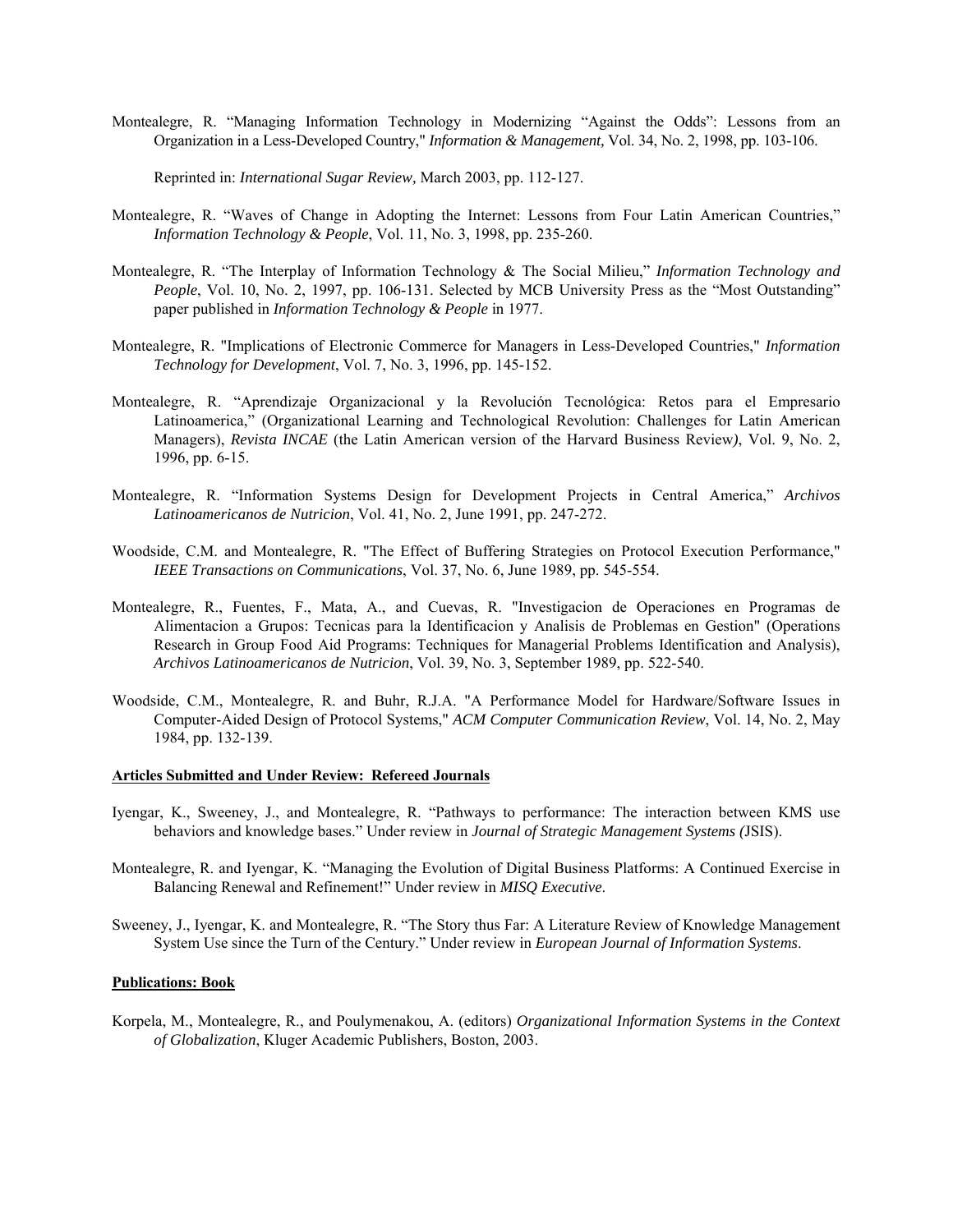#### **Publications: Book Chapters**

- Montealegre, R. and Keil, M., "De-Escalating Information Technology Projects: Lessons from the Denver International Airport"™, MIS Quarterly, 24 (3), 2000. Chapter 18. In: Flyvbjerg, B., Megaproject Planning and Management: Essential Readings, Vol. 2, Northampton, MA: Edward Elgar, 2014.
- Montealegre, R. and Truex, D. "Focus on the Supervisor" in *Research in Information Systems: A handbook for research supervisors and their students,* Avison, D. and Pries-Heje, J. (editors), 2005, pp. 75-92.
- Truex, D., Montealegre, R., Avison, D. and Long, C. "Focus on the Student" in *Research in Information Systems: A handbook for research supervisors and their students,* Avison, D. and Pries-Heje, J. (editors), 2005, pp. 93-105.

#### **Publications: Refereed Proceedings**

- Niederman, F. and Montealegre, R. "Global IS Research: Cultivating Universalistic and Situated Perspectives in the Age of Ubiquitous Computing," 2017 International Conference on Information Resources Management, Santiago, Chile, May 2017.
- Montealegre, R., Iyengar, K., and Sweeney, J. "Toward a Process Model of IT Adoption Ambidexterity: A Revelatory Case-Study," *Proceeding the Thirty fifth International Conference on Information Systems*, Auckland, 2014.
- Selto, F., Montealegre, R., and Groot, T. "Toward an Integrated View of Management Control of Foreign Sourcing Relationships," Americas Conference on Information Systems (AMCIS) 2009, San Francisco, August 2009
- Montealegre, R., Hovorka, D. and Germonprez, M. "Toward an Information Service View of an Enterprise," International Conference on Information Systems (ICIS) 2008, Paris, 2008.
- Chun, M. and Montealegre R., "A Dynamic View of Knowledge Organization during A Corporate Merger," *Proceedings of the 2004 Strategic Management Society Conference,* San Juan, Puerto Rico, October 2004.
- Montealegre, R. "The Context of Resource Decisions in the Diffusion of Internet Strategies in Less-Developed Countries: Lessons from Bolsa de Valores de Guayaquil," *Proceedings of the 1999 International Conference of Information Systems* (ICIS), 1999, pp. 502-511.
- Montealegre, R. and Keil, M. "Denver International Airport's Automated Baggage Handling System: A Case Study of De-escalation of Commitment," *1998 Academy of Management's Best Papers Proceeding*, August 1998. Winner of the Organizational Communications and Information Systems Division "Top Paper" award.
- Montealegre, R. "A Case for More Case Study Research in the Implementation of Information Technology in Less-Developed Countries," *Proceedings of the Seventh International Conference on Management of Technology*, Orlando, Fla., February 1998.
- Montealegre, R. "Managing Information Technology in Modernizing an Organization in a Less-Developed Country," in Nunamaker, J.F. and R. Sprague (eds.) *Proceedings of the Thirty Annual Hawaii International Conference on System Science,* Vol. 3, 1997, pp. 485-94. Selected as the "Best Paper on the Technology Management" track and nominated for the conference "Best Paper" Award.
- Montealegre, R. "What Can We Learn from the Implementation of the Automated Baggage-Handling System at the Denver International Airport," *Proceedings of the Americas Conference on Information Systems (AIS-1996)*, Phoenix, Arizona, August 1996.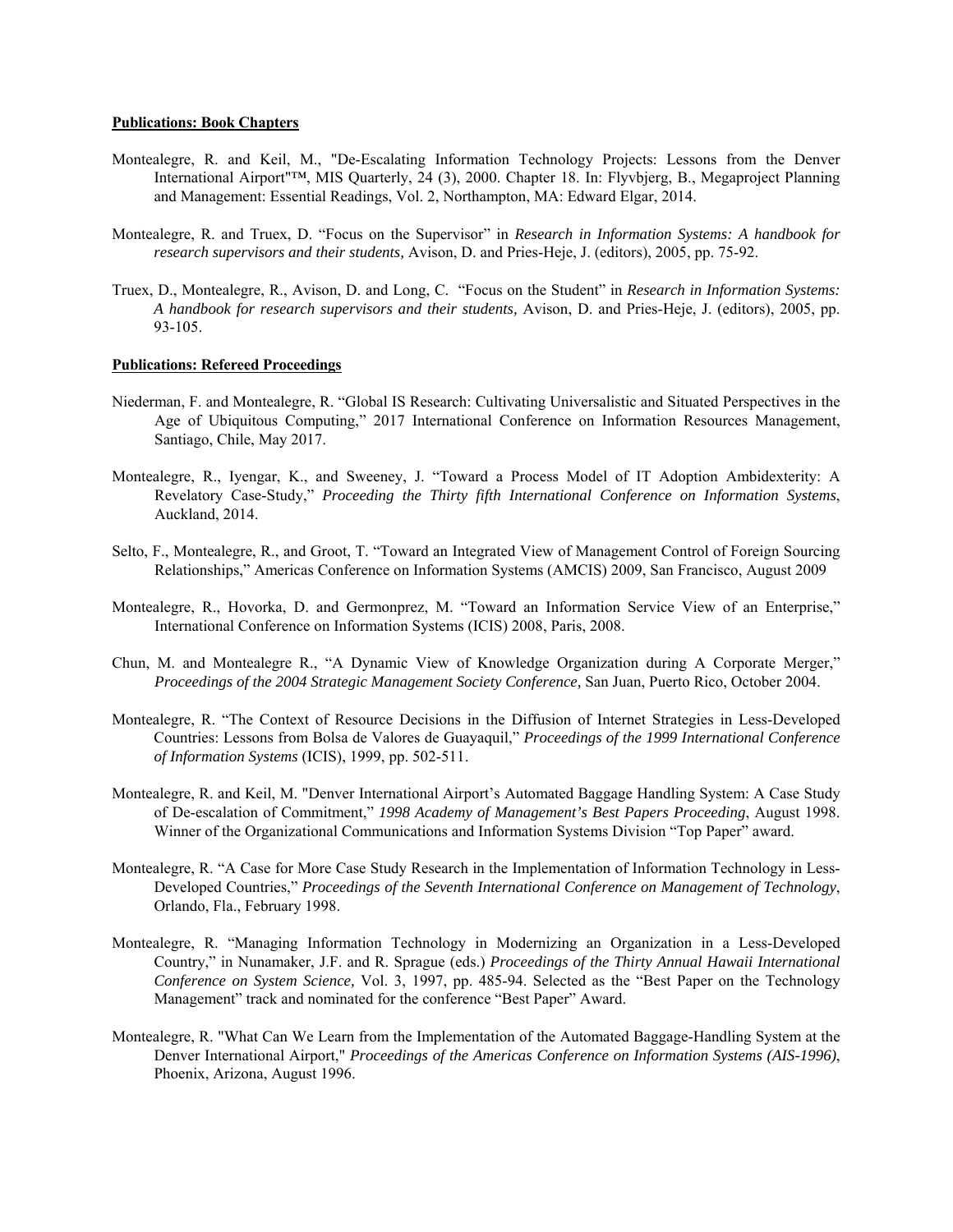- Montealegre, R. "Beyond the Technology... The Implications of the Internet and the World-Wide-Web for Latin American Managers," *Proceedings of the Fifth Permanent Forum on Latin American and Caribbean Networks*, Lima, Peru, April 14-19, 1996.
- Montealegre, R. and Applegate L. "Information Technology & Organization Change: Lessons from a Less-Developed Country" in *Diffusion, Transfer and Implementation of Information Technology* (Ed. L. Levine), Elsevier Publishing, Amsterdam, 1994, pp. 99-131.
- Montealegre, R., Fuentes, F., Paz, F., and Roma, M. "User Oriented Information Systems Development, Case Study: The Ministry of The Interior in El Salvador," *Proceedings of the Third International Workshop on Computer-aided Software Engineering* (CASE'89), London, England, July, 1989.
- Montealegre, R. "Operation Research Techniques for the Identification of Managerial Problems in Food Aid Programs," *Proceedings of the IV Latin-Iberian-American Congress on Operation Research and Systems Engineering*, Rio de Janeiro, Brazil, October, 1987.
- Woodside, C.M. and Montealegre, R. "On Packet Buffering and Protocol Performance," co-authored with C.M. Woodside, in *Protocol Specification, Testing and Verification* (Ed. M. Diaz), Elsevier Science, Amsterdam, 1985, pp. 375-386.

#### **Publications: Refereed Case Studies**

- Applegate, L. and Montealegre, R. "Harvest City: The Intelligent Procurement System Project," Harvard Business School Case, 9-918-507 and Teaching Note, 5-918-508, 2018.
- Applegate, L., Montealegre, R. and X. Fu, X. "The Dalian Wanda Group: Using IT to Become an Asset-Light, Service Oriented Enterprise," Harvard Business School Case, 9-818-065, 2018.
- Applegate, L., Montealegre, R. and Sweeney, J. "Riding the Wave of Technological Change at RE/MAX LLC," Harvard Business School Case, 9-813-054, 2012.
- McFarlan, F.W., Montealegre, R. and Andersen, E. "Entrepreneurial Leadership in Forming High Tech Enclaves: Lessons from the Government of Andhra Pradesh," Harvard Business School Case, 308-079, 2007.
- Montealegre, R., Berasategui, L., Applegate, L., and Rodriguez, P. "Ford Argentina: Transforming a Global Industry in a Local Market," Harvard Business School Case, 803-093, 2003.
- Dale, J., Montealegre, R., and Sull, D. "BEA Systems, Inc.: Constant Reinvention to Cope with Market Waves," Harvard Business School Case 803-118, 2003.
- Montealegre, R. and Ballve, A. "Patagon.com: Expanding Globally and Penetrating Locally while Constantly Reinventing Itself," Ivey Publications, Case No. 9B012, 2001.
- Montealegre, R., "Patagon.com: Expanding Globally and Penetrating Locally while Constantly Reinventing Itself," Ivey Publications, Teaching Note No. 8B01E12, 2001.
- Elegant, A. T. and Montealegre, R. "E\*Trade Securities, Inc., Pioneer On-Line Trader, Struggles to Stay on Top," *Annals of Cases on Information Technology in Applications and Management in Organizations*, Volume III, Idea Group Publishing 2001, pp. 89-114.

 Reprinted in: Raisinghani, M. *Cases on Worldwide E-Commerce: Theory in Action*, Idea Group, Hershey, PA, 2002, pp. 221-249.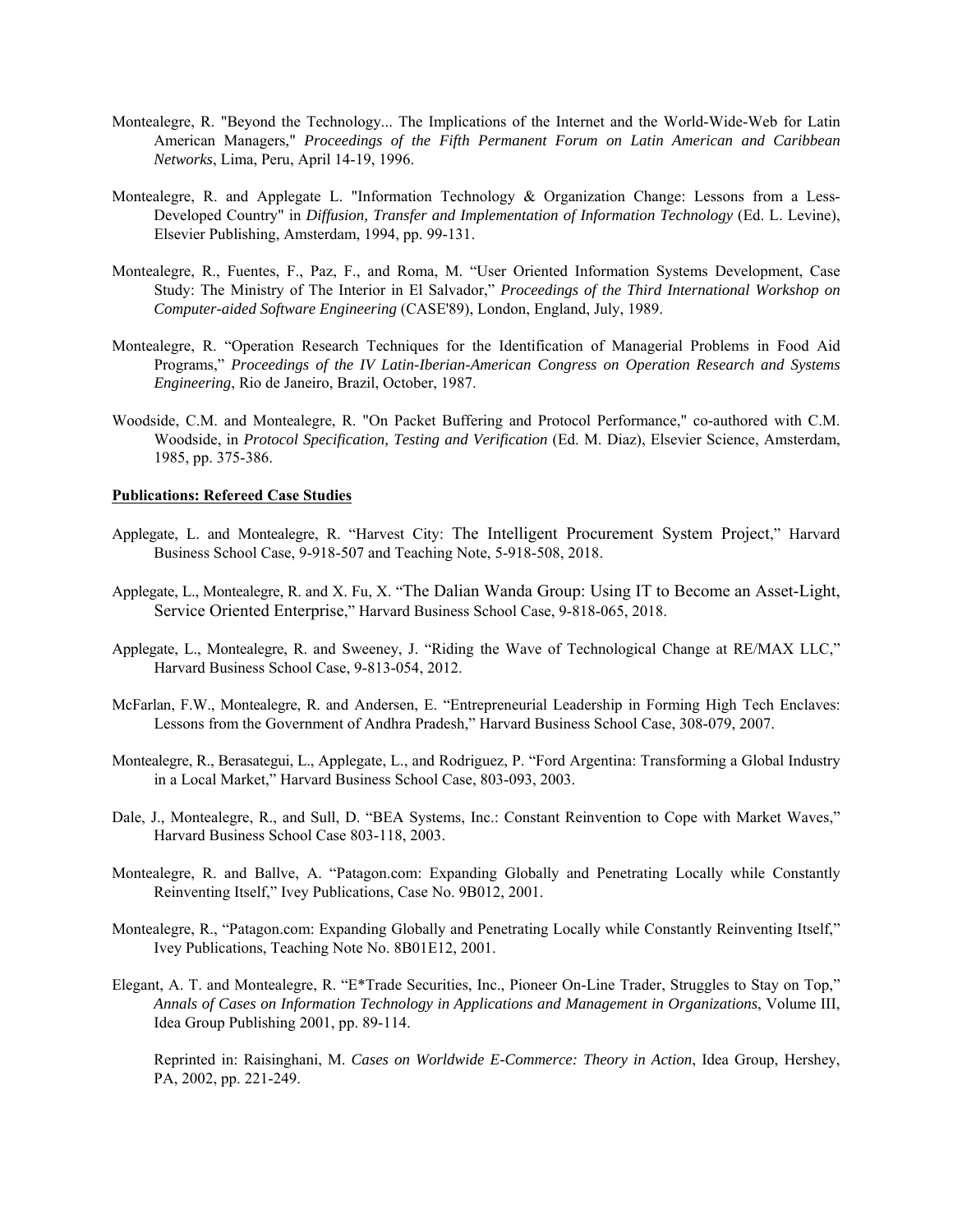- Montealegre, R., Pereiro, L., and Sahlman, W. "Patagon.com: Building (and Defending) the First Financial Destination in Latin America," Harvard Business School Case 800-185, 1999.
- Montealegre, R., Vera, D., Applegate, L., and Barone K.J. "Bolsa de Valores de Guayaquil (BVG): Reaching Worldwide Investors through the Internet," Harvard Business School Case 399-070, 1998.
- Montealegre, R., Knoop, C., Nelson, J. and Applegate, L. "BAE Automated Systems (A): Implementing the Denver International Airport Baggage-Handling System," Harvard Business School Case 396-311, 1996. It has been in the Harvard Business School Press' *Best Selling Teaching Materials Catalog*. Reprinted in: Applegate L.M., R.D. Austin, and F.W. McFarlan, *Creating Business Advantage in the Information Age*, McGraw-Hill, Boston, 2002, pp. 331-344.

 Reprinted in: Applegate L.M., W.F. McFarlan, and J.L. McKenney, *Corporate Information Systems Management: Text and Cases*, fifth edition, Irwin, Boston, 1999, pp. 546-561.

Reprinted in: Glass, R.L (ed.), *Software Runaways,* Prentice-Hall, 1998.

- Montealegre, R., Knoop, C., Nelson, J. and Applegate, L. "BAE Automated Systems (B): Implementing the Denver International Airport Baggage-Handling System," Harvard Business School Case 396-312, 1996.
- Montealegre, R. and Applegate, L. "AZUCAR, S.A.:(1973-1977)," Harvard Business School Case 195-008, 1994. Reprinted in: Applegate L.M., W.F. McFarlan, and J.L. McKenney, *Corporate Information Systems Management: Text and Cases*, fourth edition, Irwin, Chicago, 1996, pp. 722-737.

Montealegre, R. and Applegate, L. "AZUCAR, S.A.:(1978-1979)," Harvard Business School Case 195-009, 1994.

Applegate, L. and Montealegre, R. "Eastman Kodak: Managing Information Services through Strategic Alliances," Harvard Business School Case 192-030, 1991. It has been in the Harvard Business School Press' *Best Selling Teaching Materials Catalog* since 1995.

 Reprinted in: Cash, J.I., W.F. McFarlan, J.L. McKenney, and L.M. Applegate, *Corporate Information Systems Management: Text and Cases*, Third edition, Irwin, Chicago, 1992, pp. 515-537.

Montealegre, R., Applegate, L., and Nolan, R. "FRITO-LAY: The Early Years," Harvard Business School Case No. 192-004, 1991.

#### **Research Proposals Funded**

- Selto, F., Montealegre, R. and Groot, T.L. *Management Control of Foreign Sourcing Relationships.* Proposal submitted to the American Institute of Certified Public Accountants (AICPA). The proposal received a \$40,000 grant for 2007-8.
- Montealegre, R. *Implementing and Using Information Systems in the Transfer of Knowledge across Social Settings: Lessons from a Japanese Multinational Automobile Firm.* Proposal submitted to Leeds School of Business Research Committee. The proposal received a Summer Support Grant for 2004.
- Aragon, S., Cabrera, A., Dans, E., Montealegre, Peterson, R. *Information Management Research Center: A research Center at the Instituto de Empresa in Madrid.* Proposal submitted to Accenture. The proposal received a Support Grant for 2003-2004.
- Montealegre, R. *Supply Relationship Management: The Experience of Spanish companies.* Proposal submitted to the Leeds School of Business Research Committee. Proposal received a Summer Support Grant for 2003.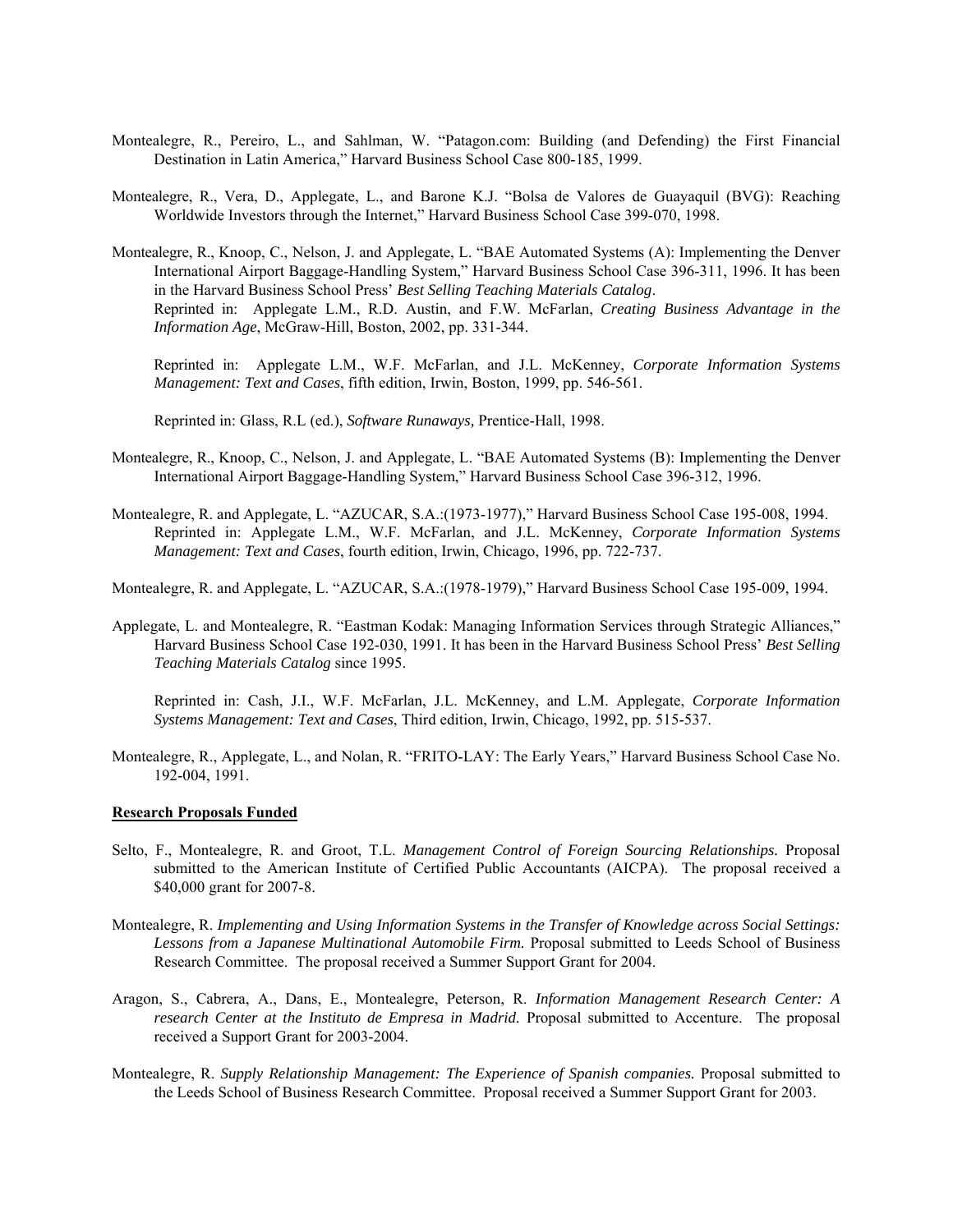- Montealegre, R. *BEA Systems, Inc.: Constant Reinvention to Cope with Market Waves*. Proposal submitted to the Robert and Beverly A. Deming Center for Entrepreneurship at the University of Colorado, Boulder. The proposal received a Summer Support Grant for 2002.
- Montealegre, R. *Developing E-Commerce Strategies in Constrained and Unstable Environments: The Experience at Patagon.com.* Proposal submitted to the College of Business Research Committee at the University of Colorado, Boulder. The proposal received a Summer Support Grant for 2000.
- Montealegre, R. *Extending the Resource-Based View of the Firm: Lessons from the Adoption of the Internet in Bolsa de Valores de Guayaquil.* Proposal submitted to the College of Business Research Committee at the University of Colorado, Boulder. The proposal received a Summer Support Grant for 1999.
- Montealegre, R. *Institutional Interventions for Information Technology Adoption in Less-Developed Countries*. Proposal submitted to the College of Business Research Committee at the University of Colorado, Boulder. The proposal received a Summer Support Grant for 1998.
- Montealegre, R. *Electronic Commerce Strategy Formation and its Implementation*. Proposal submitted to the College of Business Research Committee at the University of Colorado, Boulder. Summer Support for 1997.

#### **Publications: Non-refereed Research Papers**

- Clavero, C., Ruiz, F. and Montealegre, R. "Implementacion de un ERP o lucha contra el destino" (ERP implementation or a fight against destiny), *Revista de Empresa*, Jul-Sep 2007, pp. 24-35.
- Chun, M., Montealegre, R., and Mooney, J. "Synchronizing Firm Strategy and IT Resource Utilization," Americas Conference on Information Systems MIS Quarterly Executive Workshop, August 2006, Acapulco, Mexico.
- Keil, M. and Montealegre, R. "Breaking the Cycle," *Strategic Direction***,** Vol. 16, No, 10, October 2000, pp. 19-21.
- Elegant, A. and Montealegre, R. "The Emergence and Growth of Online Trading," *Colorado Business Review,* Vol. LXVI, No. 4, July 2000, p.3.
- Montealegre, R. Mata, A., Cuevas, R. and Fuentes, F. *La Investigación de Operaciones a Nivel Estratégico* (Operations Research at the Strategic Level), Institute of Nutrition of Central America and Panama, 1990.
- Montealegre, R. "APODIS: A User Oriented Information Systems Development Methodology," *Data For Development News*, No. 27, December 1989, pp. 18-20.
- Montealegre, R., Mata, A., Cuevas, R. and Fuentes, F. *Guías Metodológicas de Investigación de Operaciones en Programas de Alimentación a Grupos* (Methodological Guidelines for Operations Research in Food Aid Programs), Guatemala: Institute of Nutrition of Central America and Panama, 1989.
- Mata, A., Cuevas, R., Montealegre, R. and Fuentes, F. *Desarrollo del Sistema de Información para los Programas de Alimentación a Grupos del Ministerio del Interior* (Development of the Information System for the Food Aid Programs in the Ministry of Interior), San Salvador, El Salvador: Ministry of Interior, 1988.
- Montealegre, R. *Sistemas de Información en los Programas de Alimentación a Grupos en Centro América y Panamá: Enfoques* (Information Systems of the Food Aid Programs in Central America and Panama), Guatemala: The Institute of Nutrition of Central America and Panama, 1987.
- Montealegre, R. *Diseño de Sistemas de Monitoreo y Evaluación de Programas de Alimentación a Grupors: El Método de Factores Críticos* (Design of Systems for Monitoring and Evaluating Food Aid Programs: The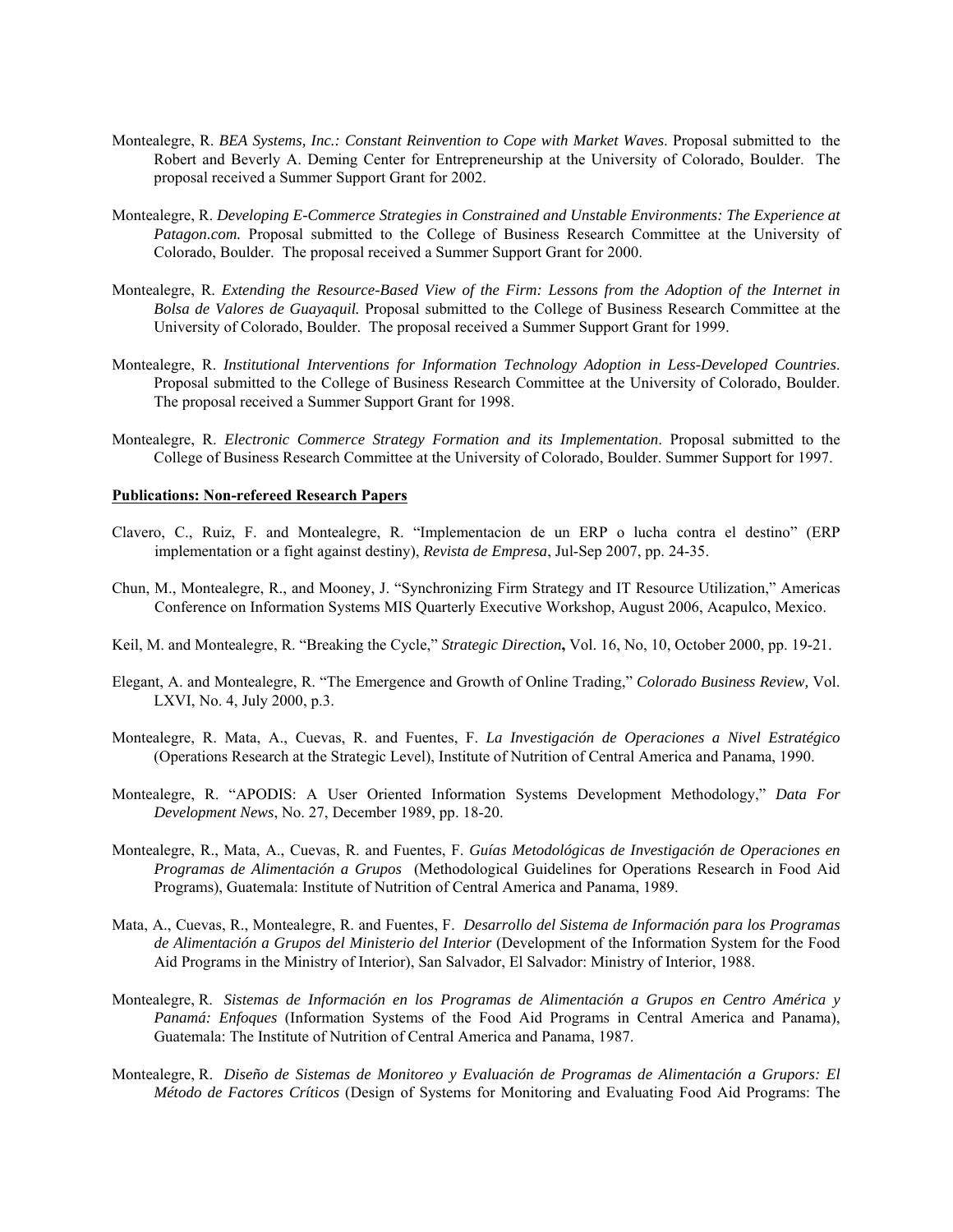Critical Factors Method), Guatemala: The Institute of Nutrition of Central America and Panama, 1987.

- Mata, A., Montealegre, R. Cuevas, R. and Fuentes, F. *Investigación de Operaciones de los Programas de Alimentación a Grupos en Costa Rica* (Operations Research of the Food Aid Programs in Costa Rica), San Jose, Costa Rica: Institute of Nutrition of Central America and Panama, 1987.
- Woodside, C.M. and Montealegre, R. "The Effect of Buffering Strategies on Protocol Execution Performance," *ISEM Research Report No. 33*. ISEM Universidad de Paris-Sud, May, 1985.

#### **Presentations**

- 2018 Invited Research Seminar as the Convention Keynote Talk: "The managerial challenge of Digital Transformation," XXXI National Congress and XVII International Congress of Informatics and Computer of ANIEI, Guadalajara, Mexico, October 26.
- 2018 Invited Research Seminar: "Business Intelligence for Managers," Universidad Diego Paredes, Santiago, Chile, June 6.
- 2017 Invited Research Seminar: "How technology is changing work and organizations," XXX National Congress and XVI International Congress of Informatics and Computer of ANIEI, Villahermosa, Mexico, October 6.
- 2017 Invited Research Seminar: "Understanding the Balancing Act: Managing Contradictory Tensions in the Evolution of Digital Infrastructure," Universidad Adolfo Ibanez, Santiago, Chile, August 18.
- 2017 Research Seminar "Understanding the Balancing Act: Managing Contradictory Tensions in the Evolution of Digital Infrastructure" at the Front Range IS Research Seminar, Denver, April 14, 2017.
- 2017 Invited Research Seminar: "Understanding the Balancing Act: Managing Contradictory Tensions in the Evolution of Digital Infrastructure," Beijing University of Posts and Telecommunications, Feb 27; University of Hebei, Feb 28; and Shanghai University of International Business and Economics, March 3.
- 2016 Invited PhD Research Seminar: "Composing Qualitative Research," University of Sydney (Australia), Aug. 5
- 2016 Invited Research Seminar: "Understanding the Balancing Act: Managing Contradictory Tensions in the Evolution of Digital Infrastructure," University of Sydney (Australia), July 27.
- 2016 Invited to present at the TechrIOT Technology Accelerator the present a workshop on "Multisided Business Models," Sponsored by Innovation Pavilion, Arrow Electronics, April 13.
- 2016 Invited Research Workshop: "Strategy and Information Technology," Universidad de Deusto (Spain), Feb.26
- 2014 Invited Research Seminar: "IT and the Reshaping of Marketing," at the Innovation Element Breakfast, North Metro Chamber of Commerce, Westminster, October 10.
- 2013 Invited member of the panel "The Future of Technology for the Masses" at 8<sup>th</sup> Social Responsibility Forum NET IMPACT, IE Business School. Other members of the Panel included: Ana Aguilera, Head of the Latin American Financial Services at Telefonica Digital; Charlie Miller, Partnerships Managers at SolarAid; and Carlos Pedraz, Head of Vendor Development at Telefonica Digital, November 22.
- 2013 Invited member of the panel "What is Business Analytics?" at the Leeds Business Analytics Conference. Other members of the Panel included: Claudia Imhoff (Intelligence Solutions), John O'Brien (Radiant Advisors), Bill Jacobs (Revolution Analytics), George Matthew (Alteryx), and Richard Hackathorn (Bolder Technology), October 4.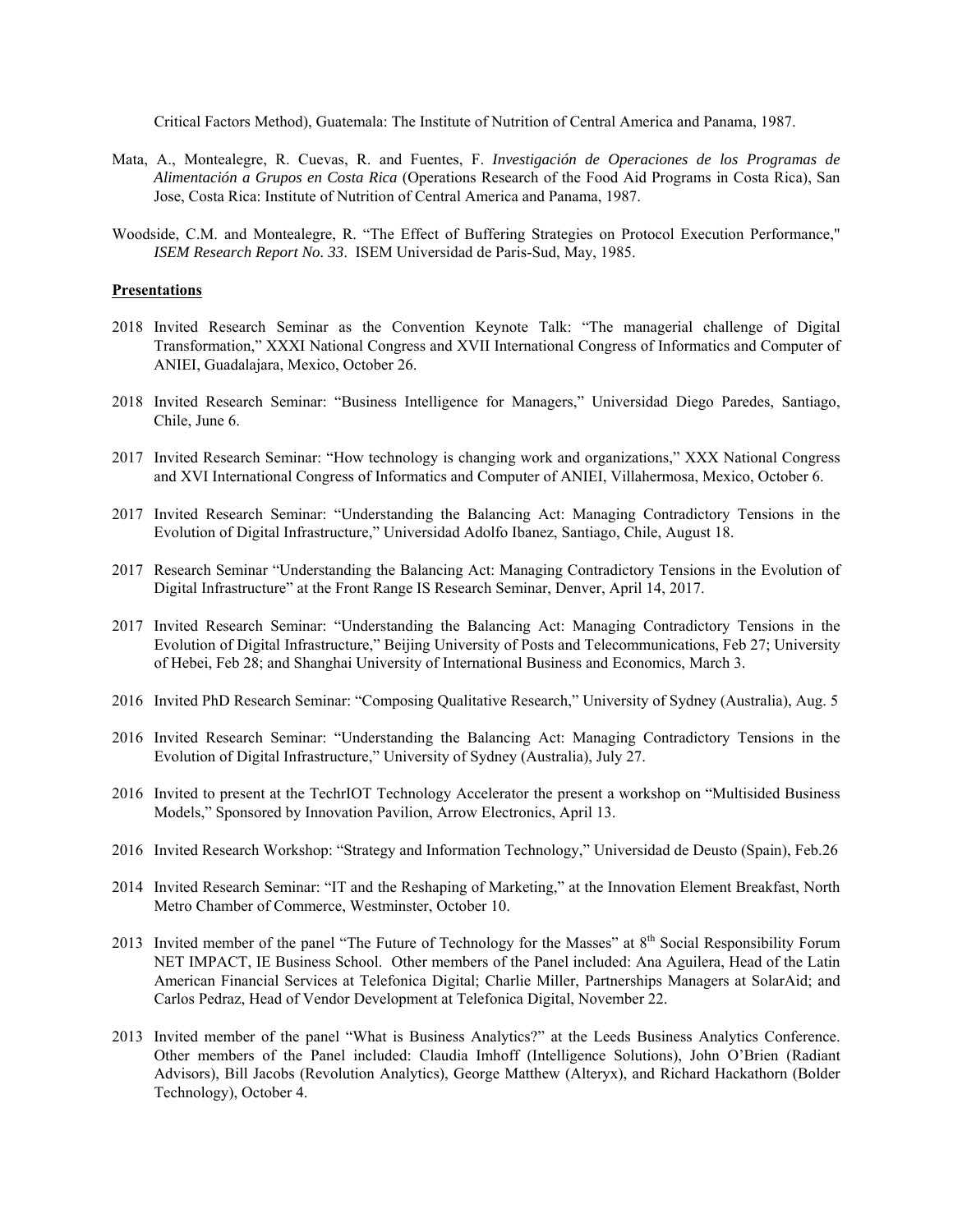- 2012 Invited to present at the Boardroom Talk Speaker Series: "The Current and Future Role of Cloud Computing" on May 22. Sponsored by North highland and the University of Colorado Executive Programs.
- 2011 Invited Research Seminar: "Beyond Alignment: Understanding the Coevolution of Business and Information Technology over time," IE Business School, Madrid, Spain, November 14.
- 2011 Invited Research Seminar: "Beyond Alignment: Understanding the Coevolution of Business and Information Technology over time," IT Leaders Forum, Denver, November 3.
- 2011 Invited Panelist: "Organization Change Management: Trajectory toward efficiency and innovation," Women, Enterprise and Technology Forum. Other panelists included Silvia Sagari, Business Transformation Leader at the Inter-American Development Bank, and Juan Jose Guemes, President of the International Center for Entrepreneurial Management at IE Business School. Madrid, Spain, March 23.
- 2010 Invited Research Seminar: "Information Technology & Business Strategy," Nanjing Agriculture University, China, May.
- 2010 Invited Research Seminar: "Pointers in Doing Case Research," Nanjing University of Science and Technology, China, May.
- 2010 Invited Research Seminar: "How IT can help business strategy," Beijing Union University, China, May.
- 2009 Invited Research Seminar: "How IT can help business strategy," Regensburg University, Germany, June.
- 2009 Invited Research Seminar: "How IT can help business strategy," Peking University, China, May.
- 2009 Invited Research Seminar: "Pointers in Doing Case Research," Beijing Jiaotong University, China, May.
- 2009 Invited Guest Speaker: "The role of technology and innovation in times of crises," CONVERCIENCIA, Guatemala, August.
- 2008 Invited panelist: "How IT and mentoring can help in developing your business strategy," Women, Enterprise and Technology Program at IE Business School. Other panelists included Rafael Puyol, President of IE University, and Helena Herrero, Vice-president of Hewlett-Packard Spain. Madrid, Spain, June 5.
- 2008 Keynote Speaker: "Information Technology and Corporate Strategy, Innovation 2008, Guatemala, February.
- 2008 Invited to present my research on "The role of IT and Strategy" to the Management Team at the City of Brighton, Colorado, February 11.
- 2007 Invited Guest Speaker: "Technology Clusters: Lessons from India," CONVERCIENCIA, Guatemala, August.
- 2006 Invited Guest Speaker: "Technology Clusters in Latin America: Opportunities and Challenges," II International Colloquium on the Information Society in Comparative Perspectives: The Americas and Europe. Colloquium sponsored by Northwestern University, University of Southern California, and Universidad de San Andres, Argentina, July 31.
- 2006 Invited as Guest Speaker during the launching event of the National Technology Cluster of Guatemala. Participants included the Vice President of the Nation, Minister of Education, Minister of Finance, and President of the Congress, March 9.
- 2005 Seminar on "Becoming a Digital Business," Instituto de Empresa, Spain, October 11-21.
- 2005 Seminar: "Business Strategies in the Digital Age," Escuela de Alta Direccion y Administración (ESAN),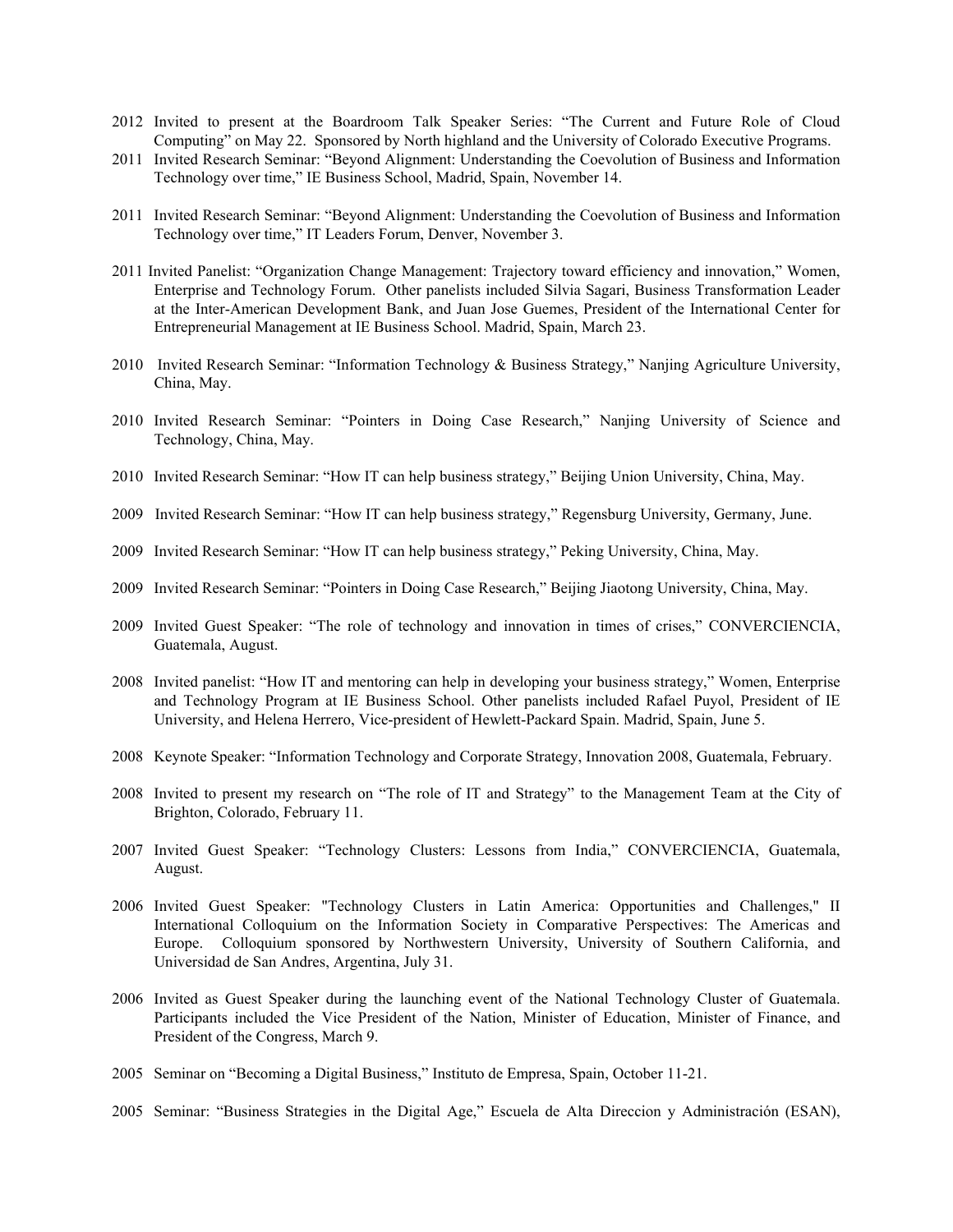Lima, Peru, August 11-15.

- 2005 Seminar: "Becoming a Digital Business," Universidad Torcuato DiTella, Argentina, January 24-28.
- 2004 Panel chair "IS and inter-organizational relationship and ubiquitous computing," Organizations and Society in Information Systems 2004 Workshop, Washington, D.C., December 12.
- 2004 Panel: "Marketing on the Internet: What's new and What Isn't," INFORMS Annual Meeting, Denver, October 24. Other panelists were: Dipankar Chakravarti, John Anderson, Steve Harris, Paul Imbierowicz, and Rick Robinson.
- 2004 Seminar on "Becoming a Digital Business," Instituto de Empresa, Spain, July 5-23.
- 2004 Panel "Behavioral Research in Management Information Systems" Big XII MIS Symposium, Iowa State University, Ames, April 4.
- 2004 Seminar: "Becoming a Digital Business," Universidad Torcuato DiTella, Argentina, January 26-31.
- 2003 Keynote speech "Trends in the IT Market" at the IBM Software Applications Annual Conference. Madrid, October 23. The session was attended by over 500 people, including the President of IBM Spain and Portugal.
- 2003 Opening session of the conference: "IS Challenges in the Rise of Globalization," the first joint conference between the IFIP working groups 8.2 (Information Systems in Organizations), and 9.4 (Information Technology in Developing Countries), Athens, Greece, June 15-17.
- 2003 Seminar: "The use of technologies for competitive advantage of small and medium size companies," NETI Project (a project of innovative technology entrepreneurial companies), Madrid, May 27.
- 2003 Seminar on "Becoming a Digital Business," Instituto de Empresa, Spain, May 5-23.
- 2003 Seminar on "Business Strategies in the Digital Age," Escuela de Alta Direccion y Administracion (EADA), Barcelona, Spain, April 7-11.
- 2003 Panel: "Managing Information Technology: The New World Vision," event sponsored by Microsoft and the Harvard Business Review Latin America. Co-presenters included: Tom Davenport, Director of Accenture Institute for Strategic Change, Jane Linder, former professor at Harvard Business School Professor, and Fernado Quezada, professor at MIT. The event was attended by over 400 business managers of Mexican companies, Mexico City, April 1.
- 2003 Seminar: "Pointers in Doing Case Research." A seminar presented to university professors of the Spanish Andalucia Region. Sponsored by CENTRA (A research center of Andalucia), Universidad Pablo de Olavide, Seville, March 21.
- 2003 Seminar: "BEA Systems Inc.: Constant Reinvention to Cope with Market Waves," Norwegian School of Management, Oslo, Norway, February 21, 2003.
- 2003 Seminar: "The Impact of New Digital Technologies on Business Schools," San Telmo, Seville, Spain, February 17, 2003.
- 2002 Seminar on "The Impact of Information Technology on the Organization," Universidad de Cadiz, Spain, November 28.
- 2002 Seminar on "A Process Model of Capability Development: Lessons from the Electronic Commerce Strategy at Bolsa de Valores de Guayaquil," University of Bath, England, November 13.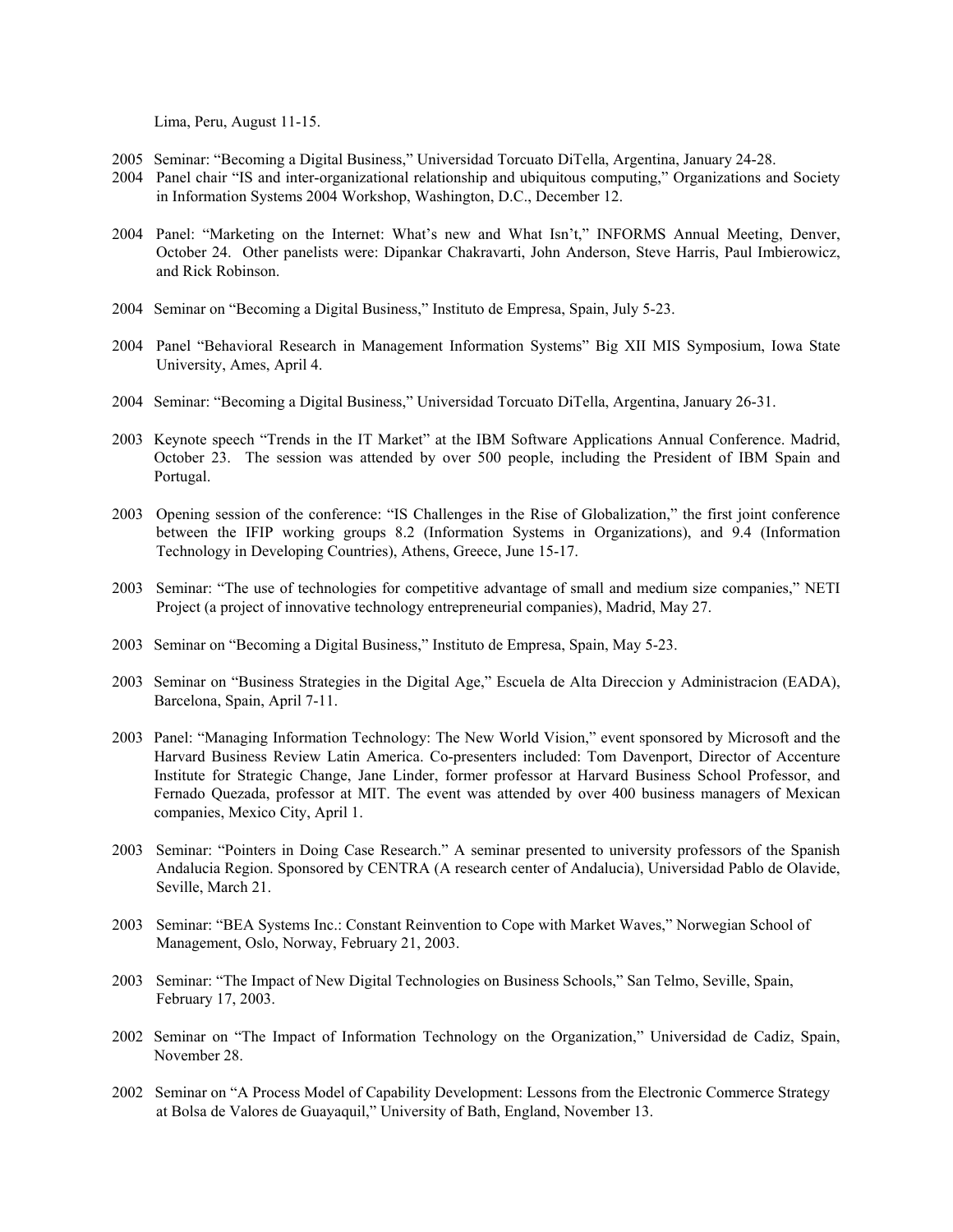- 2002 Seminar on "Competitive Strategies in the Internet Age," Instituto de Empresa, Spain, October 14-25.
- 2002 Seminar on "E-Business in Developing Countries," Norwegian School of Management, Norway, April 4.
- 2001 Seminar on "Competitive Strategies in the Internet Age," Instituto de Empresa, Spain, October 15-26.
- 2001 Keynote speaker, "Mobile Internet: Present Situation and Trend," *I Mobile Internet Meeting and its Application in Tourism*, Palma de Mallorca, Spain, May 29-30. A meeting attended by 64 general managers of European companies related to telecommunications and tourism industries.
- 2001 Panel: "Electronic Commerce in Iberoamerica: The Coming Markets and their Coming Battles." Chair: Ramiro Montealegre. Participants: Alejandro Carrera, IAE Business School (Argentina); Carlos Scheel, Instituto Tecnologico de Monterrey; David Montesion, INCAE Business School (Costa Rica); and Josep Valor, IESE Business School (Spain), *Academy of Management 2001*, Washington D.C.
- 2000 Seminar on "Business Strategy in the Internet Age," Escuela de Negocios de la Universidad de Navarra (IESE), Spain, October 2-4.
- 2001 "Up E-Commerce Strategy for Constrained and Unstable Environments: The Experience at *Patagon.com*," *Academy of Management 2000*, Toronto, August 7.
- 2000 Keynote speaker, "Surviving in the Web Economy: Moving Forward, Constant Reinvention," *Latin Venture 2000*, Miami, March 3. More than 700 entrepreneurs, venture capitalists, and corporate executives from over 20 countries in Europe and North, Central, and South America came to analyze the emergence of the Latin American Internet industry.
- 2000 "The Context of Resource Decision in the Diffusion of Internet Strategies in Less-Developed Countries: Lessons from Bolsa de Valores de Guayaquil," University College Dublin, Ireland, February 16.
- 1999 "Mastering the Case Method of Teaching," with M. Keil, D. Stoddard, J. Smith, and R. DeFillippi, *Academy of Management 1999*, Chicago, August 8.
- 1999 Keynote speaker, "Free-Trade: Can Technology Close the Competitive Gap?" *XXIII Miami Business Conference on Latin America and the Caribbean: The Hemisphere's readiness for the 21st Century*, Miami, December 10. Co-presenters included the president of Sprint International, planning director of Telecordia Technologies, president of Embratel, vice-president of Teleglobe, and ASAP feature editor at Forbes. Audience: 1,200 leaders of the Americas (including presidents from the Dominican Republic, El Salvador, Haiti, and Guyana, and prime ministers from Barbados, Trinidad and Tobago, and Grenada).
- 1999 "BAE Automated Systems: Implementing the Denver International Airport Baggage-Handling System," *1999 Andersen Consulting Leadership Seminar*, University of Colorado, July 22.
- 1999 "Falling with Style: How Executives can Extricate Themselves form Failing Course of Action," *Business School Research Seminar,* Univesidad Torcuato diTella, May 20.
- 1998 "Adminstración de la Tecnología Informática a través de Alianzas Estratégicas" (Managing Information Technology through Strategic Alliances), *1998 Information Technology Workshop.* Invited as a keynote speaker by the government of the state of Mendoza, Argentina. The presentation was broadcasted from the University of Colorado, November 17.
- 1998 "Comercio Electronico: Oportunidates y Retos para el Gerente Latino Americano" (Electronic Commerce: Opportunities and Challenges for Latin American Managers). Keynote speaker at the *Consejo*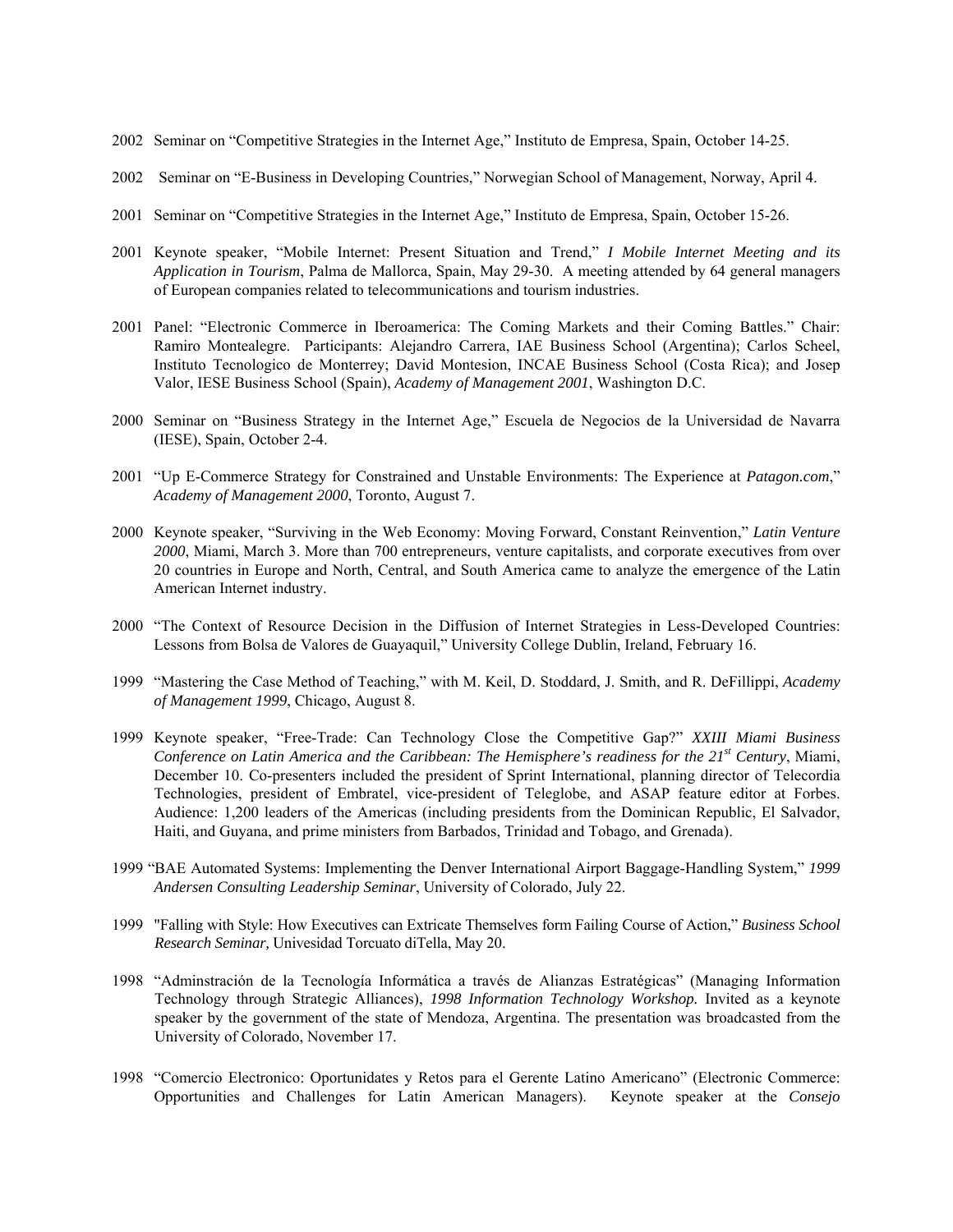*Latinoamericano de Escuelas de Administracion* (Latin America Business Schools Council, an association formed by the deans of various Latin American Business Schools), Santo Domingo, Dominican Republic, October 13.

- 1998 "Qualitative Research and Analysis in Information System." Invited to present my field research approach at four different universities in Spain: Universidad Carlos III in Madrid (June 15), Universidad de Sevilla (June 24), Universidad de Cadiz (June 30), and Universidad Pablo de Olavide in Seville (July 2).
- 1998 "De-escalation of Information Technology Projects: Lessons from the Denver International Airport," *Computer IS Research Colloquium Series*, Georgia State University, May 29.
- 1997 "Electronic Commerce around the World: The Coming Electronic Commerce Markets and Their Coming Battles," member of a panel, *1997 ICIS Research Workshop*, Atlanta, December 13.
- 1997 "Connecting Less-Developed Countries to the Internet: Lessons from Four Latin American Countries," coauthored with P. Bartholomew, *Academy of Management 1997*, Boston, August 11
- 1997 "Electronic Commerce and Its Implications for Latin America" *Escuela Latino Americana de Redes* (ESLARED), Universidad de los Andes en Mérida, Venezuela, November 19. Invited by the INTERNET Society, the Organization of Americas States (0AS) and the International Center for Theoretical Physics.
- 1997 "US West Communications: The 'Life's Better Here' Strategy, *1997 Andersen Consulting Leadership Seminar*, University of Colorado at Boulder, July 26.
- 1996 "The Interplay between information Technology and Individuals," Instituto Tecnológico de Monterrey, November 28. The presentation was televised and broadcasted to 26 universities nationwide in Mexico.
- 1996 "Getting ready for a Ph.D. Program in Management Information Systems," *The PhD Project Conference*, Chicago, November 22.
- 1996 "Information Technology, Human Resources and Organizational Change", Keynote Speaker at the *1996 Guatemalan Conference on Human Resources*, July 20.
- 1996 "Teaching in Different Cultures: A Comparison of Business Education in the Hispanic World and the United States," with J. De Castro, D. Balkin, and M. Laguna, *The Business Association for Latin American Studies (BALAS) 1996*, Monterrey, Mexico, March.
- 1996 "IT Employment and Skill Outlook on the Front Range," Rocky Mountain Information Management Association, Denver, January 9.
- 1995 "IT-Based Process Change—Approaches and Cautions," panelist*, International Federation for Information Processing (IFIP) Working Group 8.2*, Cambridge, England, December 9.
- 1995 "After Business Reegineering… The Impact of Technology in the Structure of the Organization," *1995 Guatemalan Management Association Conference*, August 5.
- 1995 "Organizational Learning: The Challenge for Latin American Managers," Instituto Tecnológico de Monterrey, NL, Mexico, February 24. The presentation was televised and broadcasted to 26 universities nationwide in Mexico.
- 1995 "Organizational Learning: The Challenge for Latin American Managers," *XX International Symposium in Computer Systems*, Instituto Tecnológico de Monterrey, NL, Mexico, February 23.
- 1994 "Firm/Sector Level Perspective on Innovation," panelist, *First Trinational Summer Institute on Innovation,*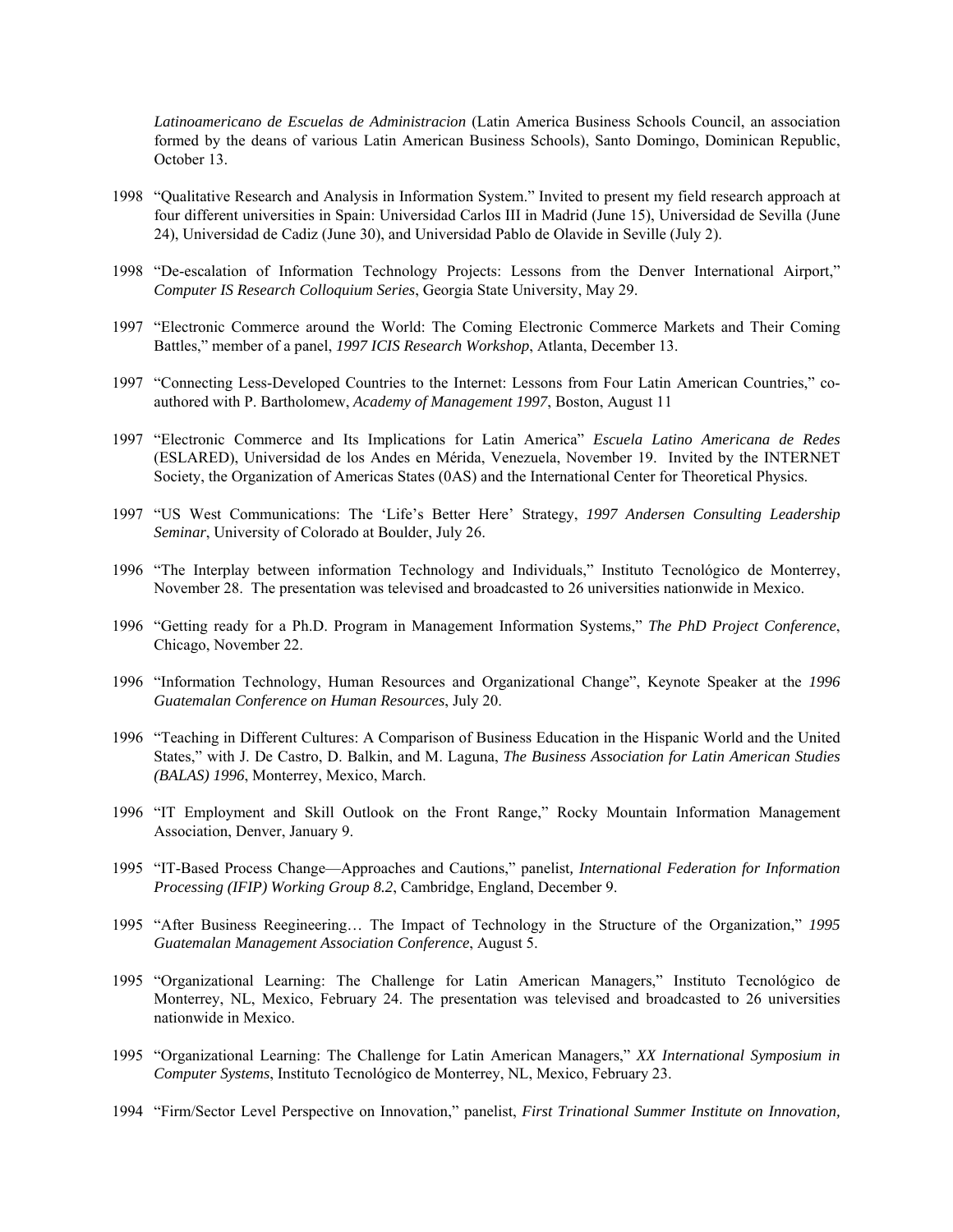*Competitiveness and Sustainability in the Emergent North America Community*, Vancouver, August 15.

- 1994 "Information Technology Revolution: The Challenge for Guatemalan Managers," Keynote Speaker at *1994 Guatemalan Management and Information Technology Conference*, August 4.
- 1986 "Diseño de Sistema de Monitoreo y Evaluación de Programs de Alimentación a Grupos: El Método de Factores Críticos para el Exito" (Design of Monitoring and Evaluating Systems for Food Aid Programs: The Critical Success Factors Method), *First Iberoamerican Congress on Information and Health, Panama City*, Panama, December.
- 1986 "La Importancia del Desarrollo del Sector Informático de Guatemala" (The Development of the Information Technology in Guatemala: The Key to Prosperity), *National Symposium on the Guatemalan Problems*, Universidad Francisco Marroquin, September.
- 1986 "Las Redes Locales versus Sistemas Multiusuarios" (Local Area Networks versus Multiuser Systems), with David Alvarez, *National Information System Congress*, Guatemala, September.
- 1985 "El Uso de Prototipos como una Herramienta en el Diseño de Protocolos Eficiente" (Prototyping: A Design Tool for Efficient Protocol Development), *X International Symposium in Computer Systems*, Instituto Tecnológico de Monterrey, NL, Mexico, March.
- 1985 "Un Estudio de la Carga de Ejecución requerida para el Manejo de Espacio en Memoria por un Protocolo de Transporte" (A Study of Processor Workload Caused by the Buffering Management of a Transport Protocol), *Third National Congress in Information and Teleinformation* - USUARIA'85, Argentina, May.

#### **Courses Taught**

Executive Education

 Information Technology and Business Strategy Current Issues in Information Technology Management Competing with Information Technology and the Internet Business Strategies in the Internet Age E-Venturing Business Implications of the Internet Project Management Doctoral Seminars Qualitative Research Methods Case Research in Information Systems Research Foundations in Information Systems Graduate Courses Information Technology and Business Strategy Global Issues in Information Technology Management Digital Business Strategies Management Information Systems Competing with Information Technology and the Internet Accenture e-Business Graduate Seminar Business Strategies in the Internet Age Undergraduate Courses Strategy Digital Business Strategies Systems Analysis and Conceptual Design Competing with Information Technology and the Internet

#### **Students Supervised**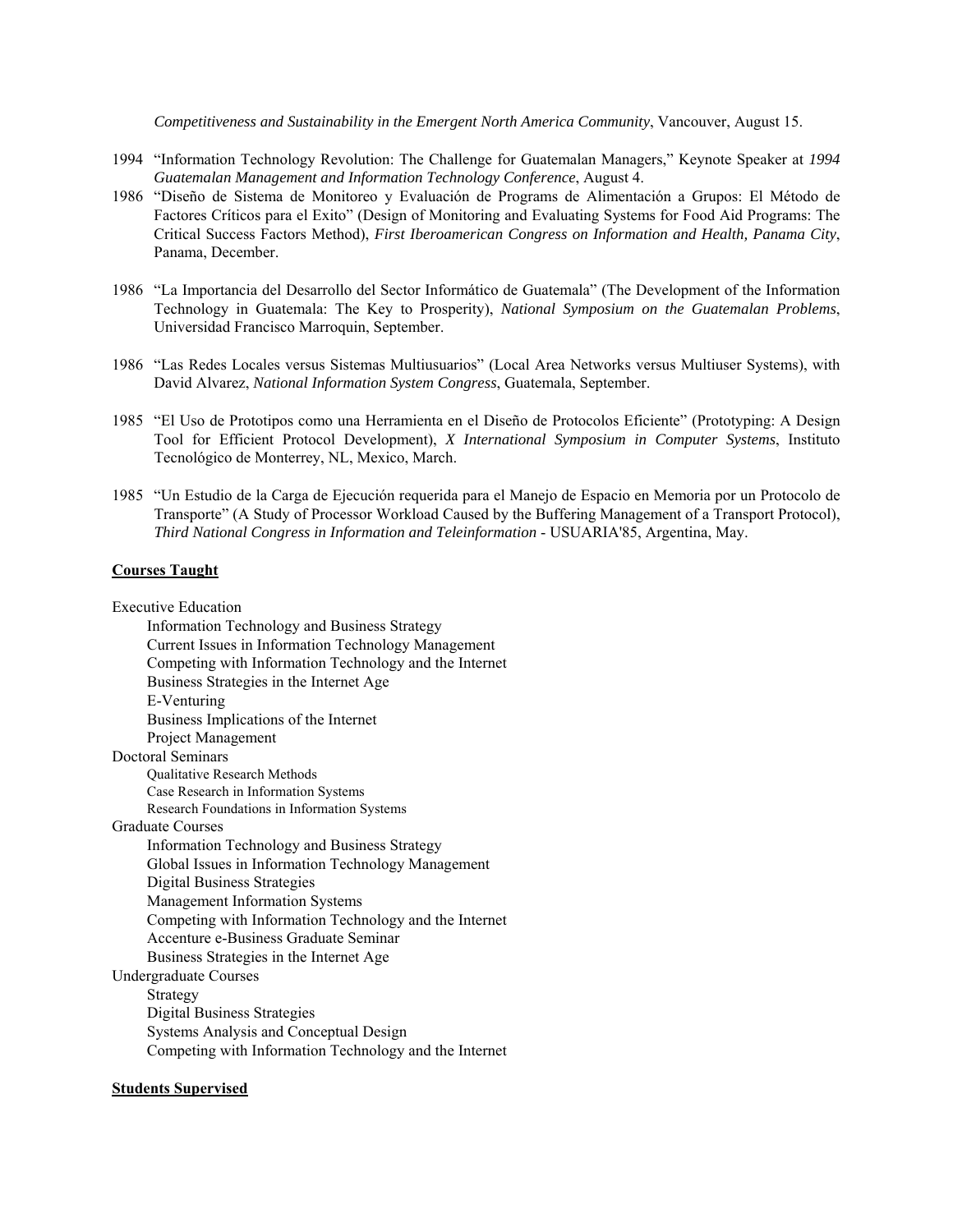- Guiding 5 independent studies (A. Elegant, "The Evolution of the On-Line Trading Industry" and "E\*Trade Securities, Pioneer On-Line Trader.." D. Render, "Sterling-Rice Group and the Internet: Brand Development in an Online World." D. Wood, "Management of Emerging Technology Projects." G. Mattioda, "Information Technology and Business Strategy")
- Chairing 2 doctoral dissertation (Mark Chun, "The Interplay between IT and Supply Chain." Jeffrey Sweeney, "Toward Reification of Knowledge Management Systems")

Member of 15 doctoral dissertation committees

Member of 18 doctoral qualifying exam committees

Member of 33 master thesis committees

Member of 12 master exam committees

#### **Teaching Development**

Since 1994, I have attended 58 development seminars. These seminars were offered by the Faculty Teaching Excellence Program (22), College of Business (7), Faculty Research Opportunity Program (2), the Office of Faculty Affair (2), and Information Technology Services (1) at the University of Colorado. The remaining seven seminars were offered by Harvard University, Microsoft, Course Technology, Giga Information Group, JD Edwards, Academy of Management EXECUTIVE, Coursera, and the Organization Communications and Information Systems Division of the Academy of Management. Topics covered: teaching portfolios, proposal writing, stress management, pedagogical approaches, technology & education, trends in business education, and e-learning.

#### **Editorial Activities**

Associate Editor of *Information Technology for Development* (since 2002)

- Associate Editor of *Information Technology & People* (1999-2005)
- Associate Editor of *Information Systems Journal* (since 2017)
- Member of the *Journal of the Association of Information Systems* Editorial Board (since 2009)
- Member of the *Information Technology & People* Editorial Board (since 1998)
- Member of the *Journal of Management Research* Editorial Board (since 2001)
- Member of the *Revista de Empresa* Editorial Board (since 2001)

Member of the *Decision Science Journal of Innovative Education* Editorial Board (2001-2004)

Guest Co-editor of *Information Systems Journal*'s special issue on "Social and Organizational Aspects of Internet-Based Information Systems," Vol. 13, No. 2, April 2003.

- Guest Editor of the *Information Technology & People*'s special issue on "Information Technology in Latin America," (1997)
- Associate Editor for the special issue on "Information Systems in Developing Countries" of the Journal *MIS Quarterly*
- Associate Editor of the "Organizations & Society" track at the International Conference on Information Systems (ICIS), 2016.
- Associate Editor and Session Chair of the "IS Governance" track at the International Conference on Information Systems (ICIS), 2014.
- Associate Editor of the "Human Behavior and IT" track at the International Conference on Information Systems (ICIS), 2013.
- Associate Editor of the "Global Information Technology Issues" track at the International Conference on Information Systems (ICIS), 2007.

Associate Editor of the "The Dark Side of IT Use" of the *Information Systems Journal*, Vol. 25, No. 3-4, 2015.

Reviewer: *MIS Quarterly*; *Information Systems Research* (ISR); *Information Technology & People*; *Technology Studies Journal*; *Journal of Management Information Systems* (JMIS); *Information Systems; Information Society; Data Base*; *Decision Science Journal of Innovative Education; The International Conference on Information Systems* (ICIS); the *Americas Conference on Information Systems* (AIS); and the *Academy of Management*.

#### **Service Activities**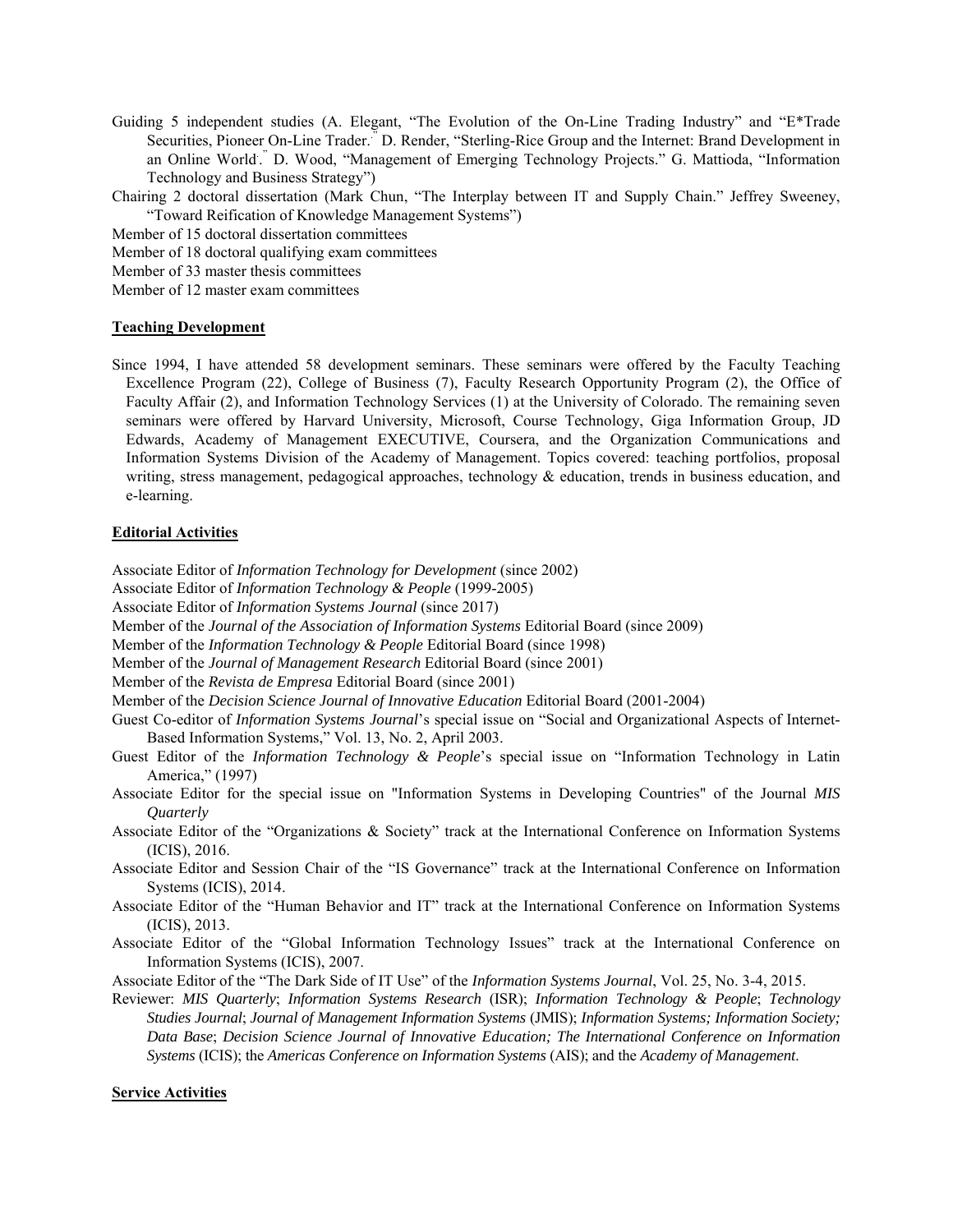Profession

- Program Chair, Conference: "Digital Bridging: The Americas' New Frontiers," Americas Conference on Information Systems (AMCIS), August 2019, Mexico.
- Program Chair, Conference: "IS Challenges in the Rise of Globalization," the first joint conference between the IFIP working groups 8.2 (Information Systems in Organizations), and 9.4 (Information Technology in Developing Countries), Athens, Greece, June 15-17, 2003.
- Chair, Best Conference Paper Award Committee: "Digital Disruption," Americas Conference on Information Systems (AMCIS), August 2018, New Orleans. The committee was comprised of journal editors and senior IS researchers.
- Chair, IS Junior Faculty Camp at Americas Conference on Information Systems (AMCIS), August 12, 2010, Lima, Peru.
- Member of the Technical Program Committee, World Information Technology Forum (WITFOR 2016), September 12-14, 2016, San Jose, Costa Rica.
- Member of the Program Committee Member of the Workshop on "Uncertainties Research on User Generated Content," at the IEEE/ACM International Conference on Advances in Social Networks Analysis and Mining (ASONM 2014), Beijing, China, August 17-20, 2014.
- Member of the Program Committee for conference: "Social Exclusion—Societal and Organizational Implications for Information Systems," IFIP 8.2, August 2006, Limerick, Ireland.
- Member of the Program Committee for conference: "Designing Ubiquitous Information Environments," IFIP 8.2, August 2005, Cleveland, Ohio.
- Member of the Program Committee, XI European Conference on IT Evaluation, Amsterdam, November 2004. Member of the Program Committee, X European Conference on IT Evaluation, Spain, September 2003.
- Counsellor at the IS Junior Faculty Camp at Americas Conference on Information Systems (AMCIS), August 6, 2009, San Francisco, California.
- Counsellor at the IS Junior Faculty Camp at Americas Conference on Information Systems (AMCIS), August 3, 2003, Tampa, Florida.
- First Academic Director of the Information Management Research Center, a joint research center of Accenture and IE Business School, Madrid, 2002-2003.
- Member of the Advisory Board of the "Insituto Universitario de Investigacion de Empresa de Madrid" (The University Institute of Enterprise Research of Madrid). This is a scientific entity founded and sponsored by the government of Spain to promote research in the management and economic sciences.
- Member of the Board in the IS/IT Research Center at Universidad Pablo de Olavide, Seville, Spain.
- Chair of the Futuristic Planning Committee of the Iberoamerican Academy of Management, 1998-1999.
- Review panelist of Computer & Social Systems Research Awards granted by National Science Foundation.

International Liaison Committee for the International Conference on Information Systems (1999 and 2001).

 Member of the following Professional Associations: The Association of Information Systems (AIS); the International Federation for Information Processing (IFIP) Working Group 8.2 (Information Systems in Organizations); the Academy of Management's Organizational Communication and Information Systems Division; the Business Association for Latin American Studies (BALAS); Data for Development; the Pan-American Engineering Associations-UPADI-(Former Secretary); and Asociación de Informática de Guatemala-ADIG-(Former Vice-President, Former Secretary).

#### University of Colorado at Boulder

- Faculty Director of the Early Career Faculty Program, a university level assignment given jointly by the Dean of the College of Business and the University of Colorado's Faculty Teaching Excellence Program. The aim of the program is *to assist in professional development in teaching, in student learning, and in career decisions for those who are new to and/or are early in their careers in the professorate* (Since 2018).
- Member of the School of Information Task Force, an initiative led by Interim Provost Stein Sture *to make programmatic recommendations that include teaching and research missions, structure and governance, leadership, linkages within campus and outside CU-Boulder, and assessment measures for the School of Information* (2009-2010).
- Business Area Teaching Scholar, a university level assignment given jointly by the Dean of the College of Business and the University of Colorado's Faculty Teaching Excellence Program *to provide resources, coordinate events, communicate with the College of Business chairs, and offer guidance and support to*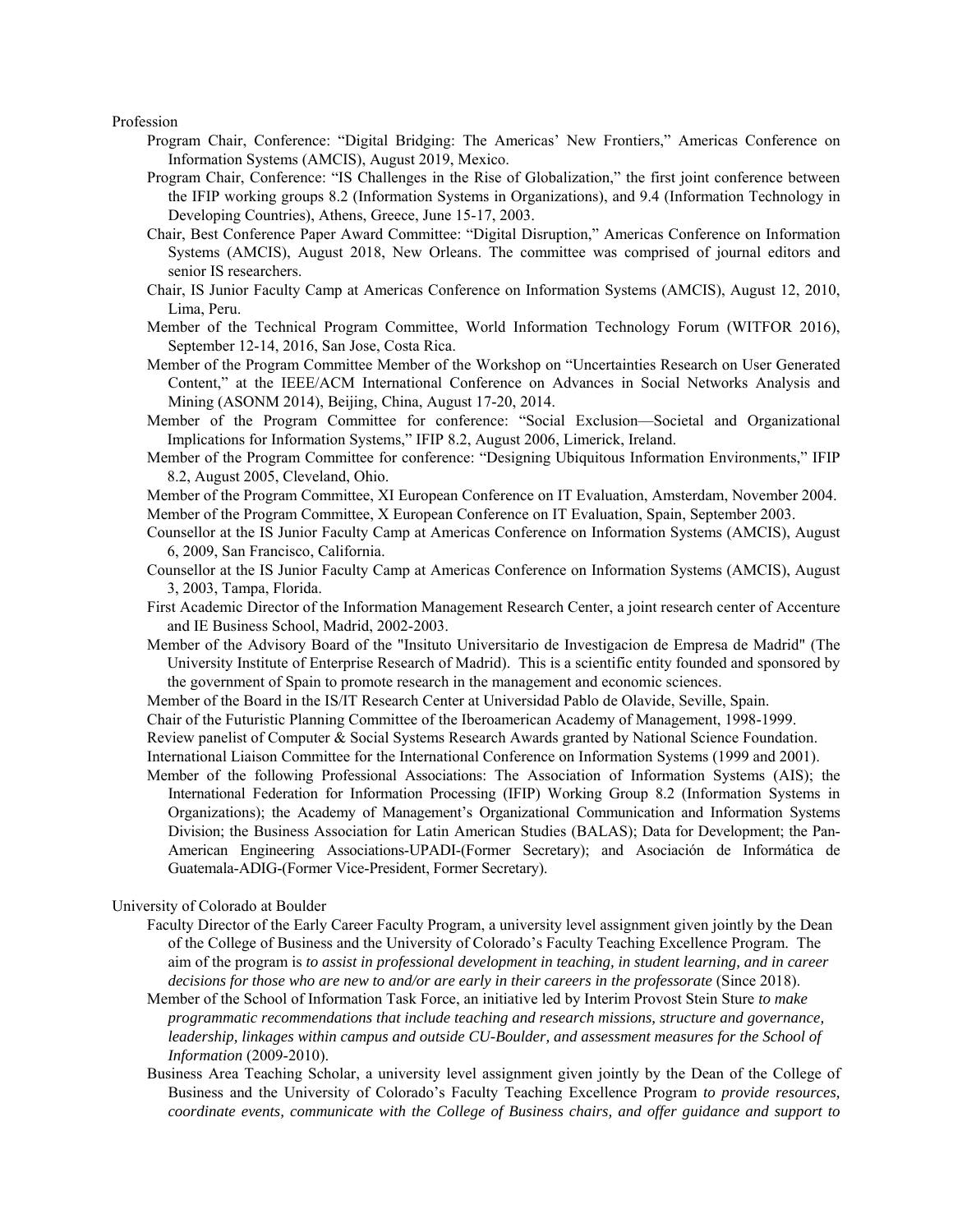*facilitate reflection and interaction among faculty* (2000-2004). Faculty Liaison for Teaching with Technology, a university level assignment given jointly by the Dean of the College of Business and the University of Colorado's Faculty Teaching Excellence Program *to improve teaching with technology at the University of Colorado* (2001-2002). Member of the Study Abroad Committee (2003-2009) Member of the Curriculum that Links Information/Communication Technology/Society Committee (1997) Leeds School of Business Faculty Director in the creation and implementation of a cross-divisional undergraduate area of emphasis in Business Analytics (Since 2018) Director, International Management Program (2008-2009) Chair of the Master's Curriculum and Policy Committee (2012-2016) Chair of Center Liaison Committee (2009-2012) Chair of the Teaching Excellence Committee (2000-2004) Chair of the 1999 Joseph Frascona Teaching Excellence Award Member of the Faculty Working Group on Distance and Online Opportunities (2016-2017) Member of the Distance Learning Committee (Since 2017) Member of the Career Impact Committee (Since 2017) Member of the Center Liaison Committee (2013-2015) Member of the Leeds School Executive Committee (2004-2007) Member of the Entrepreneurship Faculty Steering Committee (2006-2009) Member of the Leeds Research Committee (2007-2009) Member of the Executive Education & Professional Development Programs Advisory Committee (since 2007) Member of the Master's Curriculum and Policy Committee (1996-2007 and since 2012) Member of the Salary Equity Committee (2003-2004) Member of the College of Business Special Programs Committee (2000-2002) Member of the MBA International Business Experience Committee (2001-2002) Member of the International Committee (1996-1997 and 2006-07) Faculty leader on the Andersen Consulting Leadership Seminar (1996-2001)

Systems/Management Division

Chair of the Systems Division (2004-7)

Member of the Executive Committee (2001-2011)

Member of the Systems Division Research Evaluation Committee (2003-2011)

Member of the Recruiting Committee

Member of the Advisory Board (1994-1999)

 Faculty advisor for case study competitions, such as Case Challenge and the Telecommunications Consulting Challenge.

### **Visiting Scholar**

Beijing Jiaotong University, Beijing, China, 2009 Case Western Reserve University, Cleveland, Ohio, 1996-1998 Escuela de Alta Dirección y Administración (EADA), Barcelona, Spain, 2003-2005 Escuela Superior de y Administración de Negocios (ESAN), Peru, since 2005 IESE Business School, Universidad de Navarra, Barcelona, Spain, 2000 Indian School of Business (ISB), Hyderabad, India, since 2006 Instituto de Altos Estudios (IAE) de la Universidad Austral, Buenos Aires, Argentina, 2000-2002 Instituto de Centro América de Administración de Empresas (INCAE), Alajuela, Costa Rica 1995-1996 Instituto de Desarrollo Empresarial de Guayaquil, Guayaquil, Ecuador, 1997 Instituto de Empresa, Madrid, Spain, since 2000 Instituto Tecnológico de Monterrey, Monterrey, Mexico, 1995-1996 Norwegian School of Management, Norway, 2000-2002 Regensburg University, Germany, 2009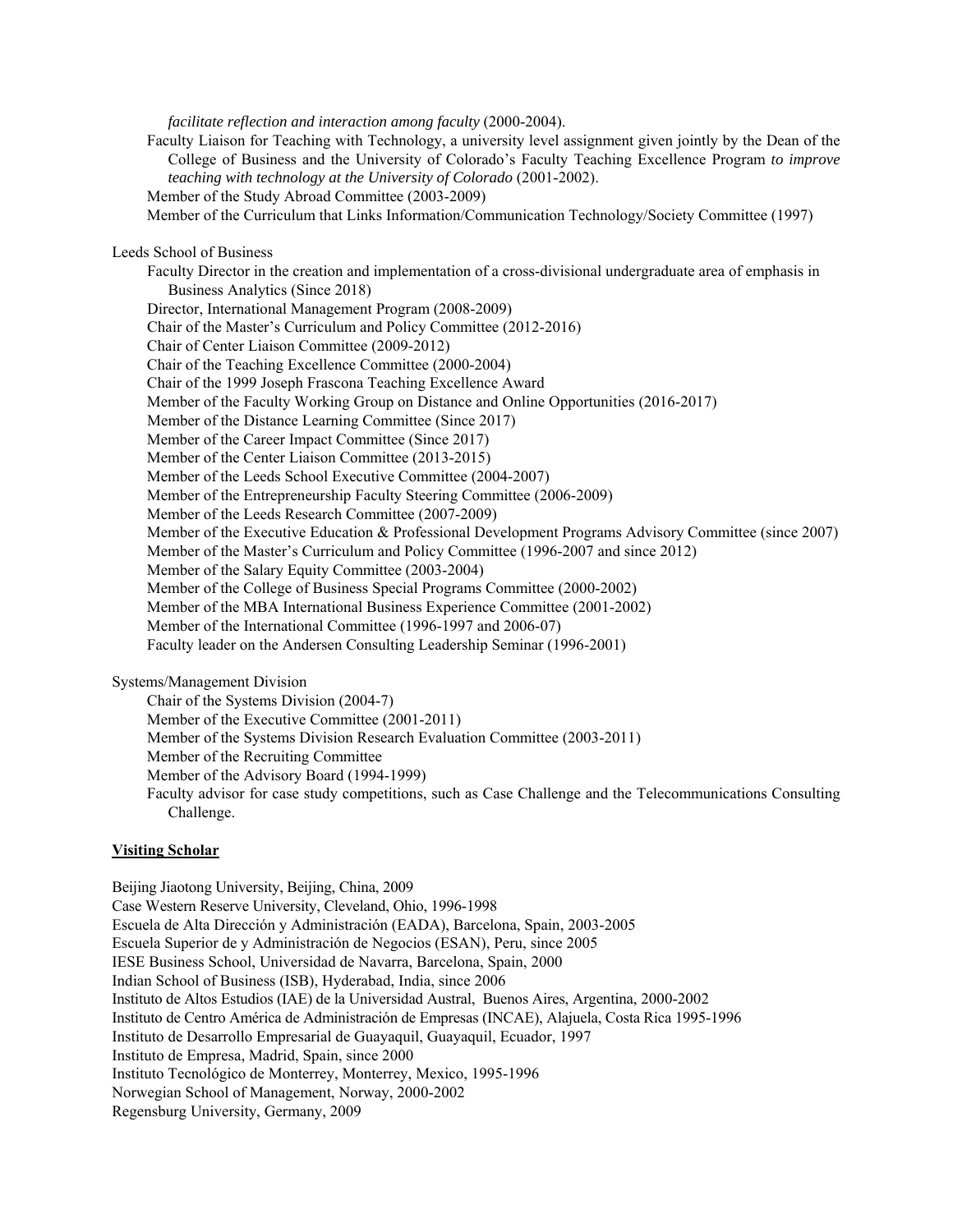Universidad Adolfo Ibáñez, Santiago, Chile, since 2012 Universidad Argentina de la Empresa, Argentina, 2005-2007 Universidad Carlos Tercero, Madrid, Spain, 1998 Universidad de Cadiz, Cadiz, Spain, since 1998 Universidad de los Andes, Bogota, Colombia, since 2019 Universidad de los Andes, Merida, Venezuela, 1997 Universidad Francisco Marroquín, Guatemala, 1996 Universidad Pablo de Olavide, Seville, Spain, 1998-2001 Univesidad Torcuato DiTella, Buenos Aires, Argentina, since 1999 University of Sydney, Australia, 2016 University of Toronto, Canada, 2006-2010

#### **Professional Honors, Awards, and Recognitions**

- "Honorable Mention" for excellence in reviewing, *Journal of the Association of Information Systems, Information*, 2016.
- Honorary Member, Golden Key International Honor Society, a global community of academic achievers, inducted in 2009.
- Member of the Advisory Board of the "Insituto Universitario de Investigacion de Empresa de Madrid" (University Institute of Enterprise Research of Madrid). This a group of selected world wide scholars invited by the government of Madrid to promote research in the management and economic sciences (since 2003).
- "Best Paper Published in 2003" Award *from IEEE Transactions on Engineering Management*, 2003.
- Second "Best Seller Article for Academic Market" of articles published in MIT's *Sloan Management Review* in 2003. In addition, the article was translated into German and republished in Harvard Business Manager in June 2000. In the MIT Sloan website it is now highlighted as a "Classic" article. (Visit http://www.sloanreview.mit.edu/smr/topic/classics/).

Accenture Distinguished Professor of Information Management, Instituto de Empresa, Madrid, 2002-2004.

- First Academic Director of the Information Management Research Center, a joint research center of Accenture and Instituto de Empresa, Madrid, 2002-2004.
- Boulder Faculty Assembly Excellence in Teaching Award (a university-wide award), 2002.
- Tony Tisone Teaching Excellence Award for outstanding contributions to the teaching mission of the College of Business at the University of Colorado, 2001.
- M.B.A. Professor of the Year Award for outstanding teaching in the College of Business at the University of Colorado. This award *recognizes that professor who has demonstrated exceptional teaching abilities and the highest quality standards in the classroom, and provided an outstanding learning experience for the students, and offered useful, practical information in a comprehensive and understandable manner*, 2000.
- Graduate Professor of the Year Award for outstanding teaching in the College of Business at the University of Colorado. The award recipient *is considered to be the best overall graduate professor the student has had during his/her graduate degree program*, 1999.
- Joseph Frascona Excellence Award for outstanding teaching in the College of Business, University of Colorado. This award recognizes faculty, *who go beyond the bounds of "textbook teaching" and strive instead to inspire students, to engage students' minds and develop their mental powers, to influence students to take a broad perspective, and to move the students' minds to see what is going on around them*, 1998.